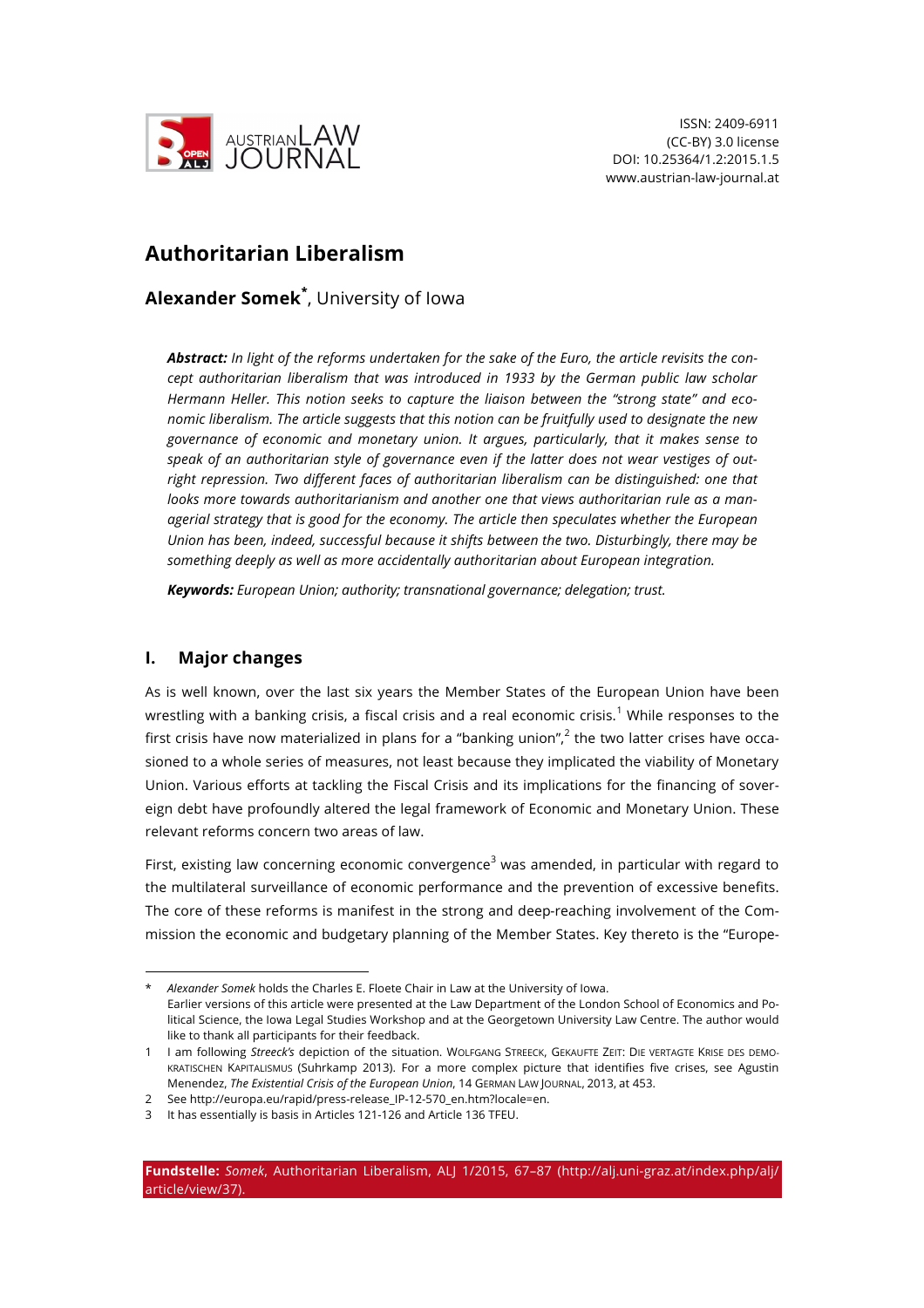### ALJ 1/2015 **Alexander Somek 68**

an Semester", which provides the Commission with access to the whole field of domestic policy planning.4 What is more, not only do Member States of Euro Zone have to submit to the Commission and to the Eurogroup a draft budgetary plan for the forthcoming year<sup>5</sup> and are subject, under certain conditions, to visitations by "review missions", $6$  sanctions can now be imposed on them on the ground of their failure to comply with recommendations<sup>7</sup> or corrective actions plans.<sup>8</sup> These are the innovations that we associate with the Reform of the Stability and Growth Pact ("Six Pack",<sup>9</sup> "Two Pack"<sup>10</sup>) and the Fiscal Compact.<sup>11</sup>

<sup>4</sup> See Article 2a of Regulation (EC) 1466/97 on the strengthening of the surveillance of budgetary positions and the surveillance and coordination of economic policies. It was introduced by Regulation 1175/2011 of the European Parliament and of the Council of 16 November 2011. The European Semester involves the formulation, and surveillance of the implementation, of broad economic policy guidelines; the tasks of formulation and surveillance are extended also to employment guidelines (Art 148[2] TFEU), the stability or convergence programs, national reform programs supporting the Union's strategy for growth and jobs and the prevention of correction of macroeconomic imbalances. Even the "enhanced monitoring of budgetary policies" is supposed to "complement" the European Semester. See Article 1 of Regulation (EU) 473/2013 of the European Parliament of the Council of 21 May 2013 on common provisions for monitoring and assessing draft budgetary plans and ensuring the correction of excessive deficit of the Member States of the euro area. Arguably, the European semester is the gate through which the Commission enters domestic policy planning and through which it never leaves. For a sketch of how the European semester works, see http://ec.europa.eu/economy\_finance/economic\_governance/the\_european\_semester/index\_en.htm.

<sup>5</sup> See Article 6 of Regulation (EU) No 473/2013.

<sup>6</sup> See Article 3(5) Regulation 472/2013.

<sup>7</sup> See Council Regulation 1177/2011 of November 2011 amending Council Regulation 1467/97 of 7 July 1997 on speeding up and clarifying the implementation of the excessive deficit procedure. The new Article 7 has speeded up the imposition of sanctions.

<sup>8</sup> See Articles 3 to 5 of Regulation (EU) No 1174/2011 of the European Parliament and of the Council of 16 November 2011 on enforcement measures to correct excessive macroeconomic imbalances in the euro area.

<sup>9</sup> The (reformed) Stability and Growth Pact consists of regulations concerning the prevention and correction of excessive deficits and macroeconomic imbalances. See Regulation (EU) No 1175/2011 of the European Parliament and of the Council of 16 November 2011 amending Council Regulation (EC) No 1466/97 on the strengthening of the surveillance of budgetary positions and the surveillance and coordination of economic policies; Regulation (EU) No 1173/2011 of the European Parliament and of the Council of 16 November 2011 on the effective enforcement of budgetary surveillance in the euro area; Regulation (EU) No 1176/2011 of the European Parliament and of the Council of 16 November 2011 on the prevention and correction of macroeconomic imbalances: Council Regulation (EU) No 1177/2011 of 8 November 2011 amending Regulation (EC) No 1467/97 on speeding up and clarifying the implementation of the excessive deficit procedure; Regulation (EU) No 1174/2011 of the European Parliament and of the Council of 16 November 2011 on enforcement measures to correct excessive macroeconomic imbalances in the euro area; Council Directive 2011/85/EU of 8 November 2011 on requirements for budgetary frameworks of the Member States; Regulation (EU) No 473/2013 of the European Parliament and of the Council of 21 May 2013 on common provisions for monitoring and assessing draft budgetary plans and ensuring the correction of excessive deficit of the Member States in the euro area; Regulation (EU) No 472/2013 of the European Parliament and of the Council of 21 May 2013 on the strengthening of economic and budgetary surveillance of Member States in the euro area experiencing or threatened with serious difficulties with respect to their financial stability. For the legal problems raised, see Martin Höpner & Florian Rödl, *Illegitim und rechtswidrig: Das neue makroökonomische Regime im Euroraum*, 92 WIRTSCHAFTSDIENST 219, 219-222 (2012); Jürgen Bast & Florian Rödl, *Jenseits der Koordinierung? Zu den Grenzen der EU-Verträge für eine Europäische Wirtschaftsregierung*, 39 EUROPÄISCHE GRUNDRECHTEZEITSCHRIFT, 2012, at 269; Mark Dawson & Floris de Witte, *Constitutional Balance in the EU after the Euro-Crisis*, 76 MODERN LAW REVIEW, 2013, at 817.

<sup>10</sup> Two regulations, based upon Article 136 and Article 121(6) TFEU, were adopted in order to strengthen the coordination and surveillance of budgetary policies among Member States in the Eurozone. Regulation (EU) No 473/2013 of the European Parliament and of the Council of 21 May 2013 on common provisions for monitoring and assessing draft budgetary plans and ensuring the correction of excessive deficit of the Member States in the euro area and Regulation (EU) No 472/2013 of the European Parliament and of the Council of 21 May 2013 on the strengthening of economic and budgetary surveillance of Member States in the euro area experiencing or threatened with serious difficulties with respect to their financial stability. The first regulation applies to all euro area Member States, with special rules applying to those in the corrective arm of the Stability and Growth Pact, namely the Excessive Deficit Procedure. The second Regulation sets out "clear and simplified rules" for enhanced surveillance for Member States facing severe difficulties with regard to their financial stability, those receiving financial assistance, and those exiting a financial assistance program. We shall return to some of the provisions of these regulations below.

<sup>11</sup> The official name of the Fiscal Compact is "Treaty on Stability, Coordination and Governance in the Economic and Monetary Union".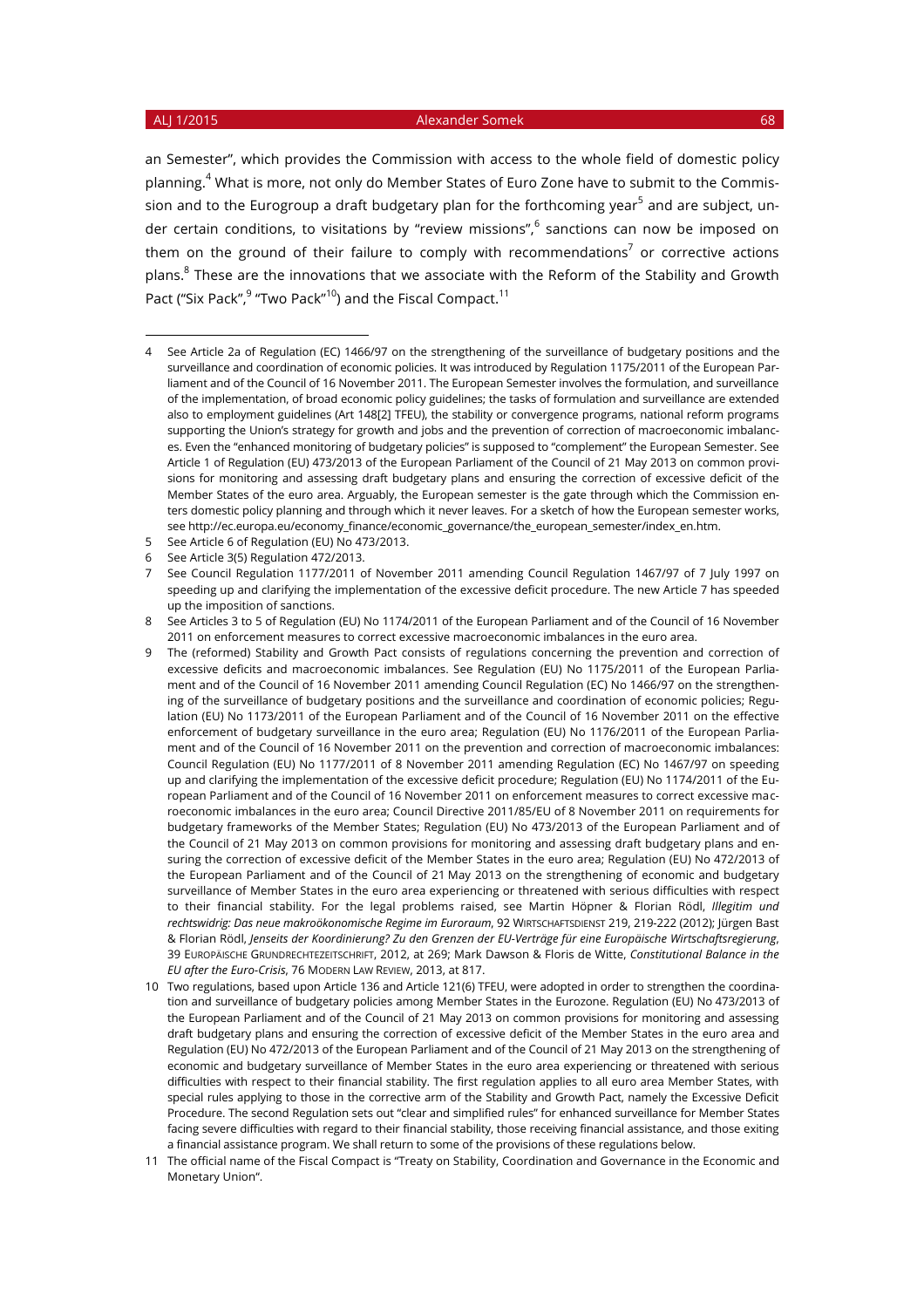Second, when the Member States were first confronted with the potential default of countries like as Greece, they had to answer the simple and important question whether the original treaty framework was indeed susceptible to flexible complementation.<sup>12</sup> As originally understood, the Treaty had made no credit available to Member States from the ECB qua lender of last resort (Article 123 TFEU) and had also seemed to have ruled out that Member States somehow assume the liability of any other (Article 125 TFEU). The exigency of rescuing the common currency, however, soon made the Member States divine ways of working around existing constraints, for example, by using the solidarity clause of Article 122(2) TFEU as a basis for adopting the regulation introducing the European Financial Stabilization Mechanism.<sup>13</sup> More importantly, outside the Treaty framework they quickly created institutions charged with helping debt-challenged Member States to restructure their sovereign debt, such as the European Financial Stability Facility and the European Stability Mechanism. The Euro Zone remained sustainable owing to amendments that were anchored in Public International Law.<sup>14</sup>

## **II. Obvious problems**

Not surprisingly, the amendment of existing law and the creation of new institutions have been persistently trailed by two recurring challenges. They have been concomitant to European integration for decades. The first challenge questions whether or not the Union or the Member States really have the legal power to adopt the relevant measures<sup>15</sup> (for example, of introducing reverse qualified majority voting when it comes to imposing sanctions in the context of multilateral surveillance).16 This *ultra vires* challenge is often complemented with the other challenge alleging that European crisis management has exacerbated the already existing "democracy deficit".<sup>17</sup>

Remarkably, in this context the competence challenge appears in a *dual format* that looks toward the democracy deficit. Not only is it debatable whether, for example, the Member States have the power to assign in the Fiscal Compact certain tasks to the Union institutions without the consent

<sup>12</sup> As Scharpf points out correctly, it would have been possible to let Greece default on its debt on the basis of a strict construction of Maastricht rules. For such a "tough luck" approach, see FRITZ W. SCHARPF, NO EXIT FROM THE EURO-RESCUING TRAP? 5 MPIFG DISCUSSION PAPER at 7 (2014).

<sup>13</sup> See Council Regulation 407/2010.

<sup>14</sup> See Pieter-Augustijn Van Malleghem, *Pringle: A Paradigm Shift in the European Union's Monetary Constitution*, 14 GERMAN LAW JOURNAL, 2013, at 141.

<sup>15</sup> The *Pringle* case concerned the legality of the European Stability Mechanism. See Case C-370/12, Pringle v. Ireland, [2012] ECR I-nyr. The conclusion of the Fiscal Compact generated a great deal of critical observation. See, for example, P.P Craig, *The Stability, Coordination and Governance Treaty: principle, politics, pragmatism*, 37 EUROPEAN LAW REVIEW 231, 238-239 (2012). The current saga concerning the Outright Monetary Policy (OMT) of the ECB, which allows it to buy debt from Member States that receive credits from the ESM, involves an *ultra vires* challenge by the Federal Constitutional Court, which still needs to be answered by the ECJ. For an account of the story, see Armin Steinbach, *The Legality of European Central Bank's Sovereign Bond Purchases*, 39 YALE JOURNAL OF INTERNA-TIONAL LAW ONLINE, 2013, at 15. This challenge seems to be a major blow to the rescue efforts not least because the OMT policy seems to have helped a lot to help the Member States concerned.

<sup>16</sup> For a skeptical view, see Martin Höpner & Florian Rödl, *Illegitim und rechtswidrig: Das neue makroökonomische Regime im Euroraum*, 92 WIRTSCHAFTSDIENST 219, 219-222 (2012); Jürgen Bast & Florian Rödl, *Jenseits der Koordinierung? Zu den Grenzen der EU-Verträge für eine Europäische Wirtschaftsregierung*, 39 EUROPÄISCHE GRUNDRECHTEZEITSCHRIFT, 2012, at 269.

<sup>17</sup> See, for example, Agustin Menendez, *Editorial: A European Union in Constitutional Mutation*?, 20 EUROPEAN LAW JOURNAL, 2014, at 127; Ruth Fox, *Europe, Democracy and the Economic Crisis: Is It Time to Reconstitute the "Assise"?* 65 PARLIAMEN-TARY AFFAIRS, 2012, at 463. See already FRITZ W. SCHARPF, MONETARY UNION, FISCAL CRISIS AND THE PREEMPTION OF DEMOC-RACY, 11 MPIFG DISCUSSION PAPER (2011).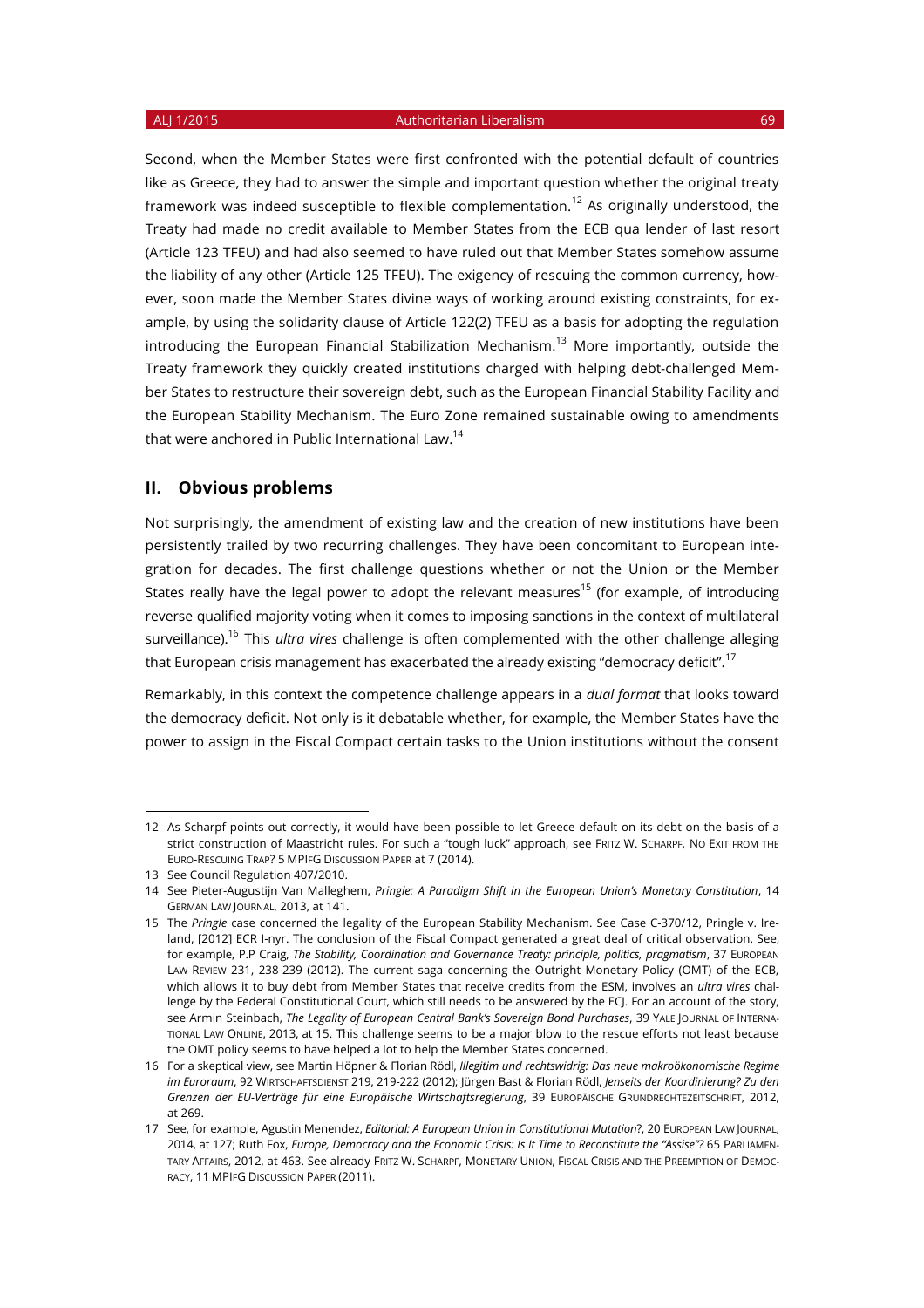of the Union;18 rather, the new institutions and strategies of crisis management *in their operation* threaten to unsettle the institutional balance between the Union and the Member States.<sup>19</sup> Such an *indirect* subversion of the allocation of powers, which effectively absorbs powers on the part of the Member States, can be observed for both areas of reform,<sup>20</sup> *i.e.*, the revised Stability and Growth Pact, on the one hand, and the working of various "bailout" arrangements, on the other.

First, a permanent and systematic interference with national competence can be observed for multilateral surveillance, in particular for the European Semester.<sup>21</sup> Within its scope of application, this is particularly obvious for the alert mechanism concerning macroeconomic imbalances<sup>22</sup> and the "enhanced surveillance" of Member States, in particular if these receive financial assistance from the IMF or European institutions. $^{23}$  Within the context of the macroeconomic imbalance procedure, the Commission is empowered to use a "scoreboard" of macroeconomic indica- $\text{tors}^{24}$  in order to assess a Member State's situation and to initiate, possibly, an in-depth review.<sup>25</sup> The use of these indicators feeds into recommendations that the Member States will receive about where they have to save or where they had better improve. In the event that the Commission finds that the Member State might be confronted with an "excessive" economic imbalance the Member State is expected to come up with a corrective action plan. This plan is subject to censure and approval by the Council.<sup>26</sup>

The review by the Commission and the interaction with the Council cut across all areas of public policy. They concern particularly those fields for which the Union has no jurisdiction. Therefore, it is *now* finally fair to say that owing to the Union's impact on budgetary planning, there is "nucleus of sovereignty" left to the Member States.<sup>27</sup> What is more, national parliaments are not at all major players in this process.<sup>28</sup> While parliaments need to be informed and discuss budgetary planning in one or the other committee, any real opposition is likely to be told by the government that, in order to avert the imposition of severe sanctions, the government has to comply with the demands made by the Commission.<sup>29</sup> It also not the case that this loss of influence, which is fairly typical by standards of European integration, is matched with the growing influence of the Euro-

<sup>18</sup> See Andreas Fischer-Lescano & Lukas Oberndorfer, *Fiskalvertrag und Unionsrecht: Unionsrechtliche Grenzen völkerrechtlicher Fiskalregulierung und Organleihe*, 66 NEUE JURISTISCHE WOCHENSCHRIFT, 2013, at 9; Lukas Oberndorfer, *Der Fiskalpakt: Umgehung der "europäischen Verfassung" und Durchbrechung demokratischer Verfahren?*, JURIDIKUM 168, 168-179 (2012).

<sup>19</sup> See Mark Dawson & Floris de Witte, *Constitutional Balance in the EU after the Euro-Crisis*, 76 MODERN LAW REVIEW, 2013, at 817. For an in-depth analysis of this development, see Philomila Tsoukala, *Euro-Zone Management and the New Social Europe*, 20 COLUMBIA JOURNAL OF EUROPEAN LAW, 2013, at 32.

<sup>20</sup> This important point is made by Tsoukala, note 19.

<sup>21</sup> See Mark Hallerberg & Benedicta Marzinotto & Guntram B. Wolff, *On the Effectiveness and Legitimacy of EU Economic Policies*, 4 BRUEGELPOLICYBRIEF 1,2 (2012). With regard to the European Semester Tsoukala, note 19 at 66, observes "a carry-over of loan conditionality into the overall process of policy coordination with the euro zone". Fiscal coordination now implicates matters such as labour, social and tax policy.

<sup>22</sup> See Article 3 of Regulation 1176/2011.

<sup>23</sup> See Article 2(6) Regulation 472/2013.

<sup>24</sup> See Article 4 of Regulation 1176/2011.

<sup>25</sup> See Article 5 *leg cit.*

<sup>26</sup> See, in particular, Article 8(3) *leg cit.*

<sup>27</sup> See Koen Lenaerts, *Constitutionalism and the Many Faces of Federalism*, 38 AMERICAN JOURNAL OF COMPARATIVE LAW, 1990, at 205, who claimed that no "nucleus of sovereignty" had been left for the Member States; in a similar vein, George A. Berman, *Taking Subsidiarity Seriously*, 94 COLUMBIA LAW REVIEW, 1994, at 331.

<sup>28</sup> There is a great variety of different forms of involvement, mostly through committees. See DG FOR INTERNAL POLI-CIES, AN ASSESSMENT OF THE EUROPEAN SEMESTER at 68–76 (IP/A/ECON/ST/2010-24, 2012).

<sup>29</sup> Of course, some political gamesmanship may be involved here too. Sometimes the recommendations by the Council do not fall on fertile ground. See Hallerberg et al, note 21 at 5.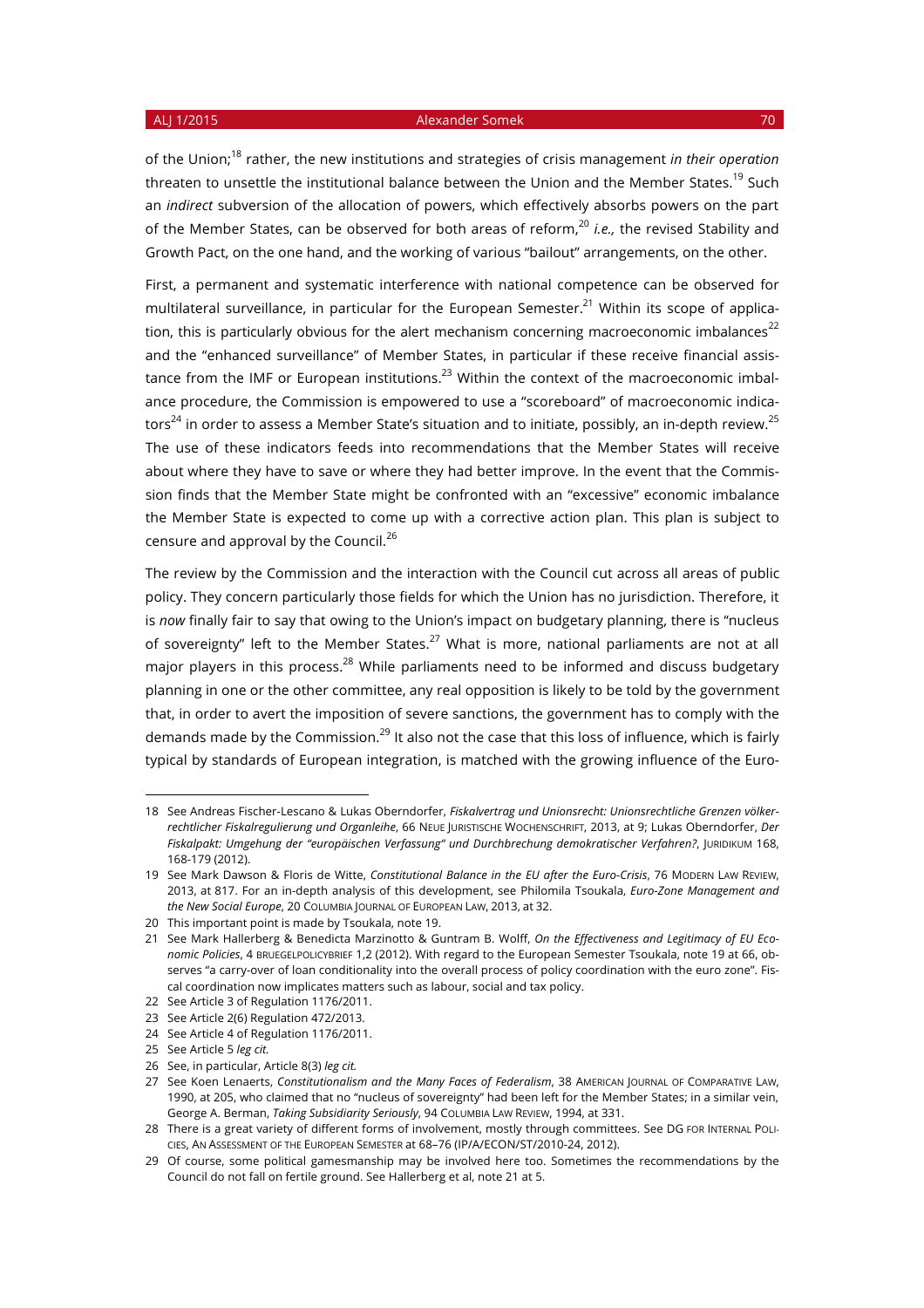pean Parliament.<sup>30</sup> The various processes precipitated in the context of the European Semester basically involve national governments and supranational executive institutions.

For example, members of the Euro Zone have to submit annually to the Commission and the Eurogroup a draft budgetary plan for the upcoming year. The Commission is to issue an opinion on this draft.<sup>31</sup> Only at the request of the Member State's parliament has the Commission also to present its opinion to the national parliament.<sup>32</sup> Nonetheless, this opinion is important, for it provides a basis for discussion within the Eurogroup.<sup>33</sup> Matters appear to be even more aggravated in the context of "enhanced surveillance" in which Member States, even if they are not subject to a bailout,<sup>34</sup> have to report to the European Central Bank and carry out various stress tests at its request.<sup>35</sup> What is more, a Member State concerned has to introduce mechanisms of closer monitoring of its financial situation and to submit quarterly reports. $36$ 

The transfer of authority over policy-making from the domestic to the supranational level becomes more pronounced once a Member State has become subject to the excessive deficit procedure. The Member State is then under an obligation to present an "economic partnership program",<sup>37</sup> which is supposed "to identify and select a number of specific priorities aiming to enhance competitiveness and long-term sustainable growth and addressing structural weaknesses in the Member State concerned".<sup>38</sup> Unsurprisingly, these priorities are expected to be "consistent with the Union's strategy for growth and jobs."<sup>39</sup>

Second, the refinancing of sovereign debt through the ESM is negotiated with the troika, among which the European Commission plays a most important role. $40$  The terms of conditions of actual Memoranda of Understanding seem to be consistent with the mindset of the Washington consensus. They are likely to include the privatization of public services or to address certain "rigidities" of labour law or wage formation. $41$  In the case of Greece the package of conditions seems to amount even to a program for reinventing the Greek state.<sup>42</sup> Since the Commission has over the years put greater emphasis on restoring external balance through internal devaluation (rather than reducing debt), employment relationships and employability through lower wages or lower employment costs have become a focus of concern.<sup>43</sup> In can be observed, in this context, that the conditionality

<sup>30</sup> See, Menendez, note 17 at 138; Hallerberg et al, note 21 at 5.

<sup>31</sup> See Article 6(1) and 7(1) of Regulation 473/2013.

<sup>32</sup> See Article 7(3) of Regulation 473/2013.

<sup>33</sup> See Article (5) of Regulation 473/2013.

<sup>34</sup> The Commission has discretion to submit a Member State to enhanced surveillance if that Member State experiences or is threatened with experiencing "serious difficulties with respect to its financial stability which are likely to have adverse spill-over effects on other Member States in the euro area." Article 2(1) Regulation 472/2013.

<sup>35</sup> See Article 3(3)(a) and (b) Regulation 472/2013.

<sup>36</sup> See Article 10(2) and (3) Regulation 473/2013. Generally, such closer monitoring is supposed to be facilitated domestically through the introduction of independent bodies. See Article 5 of Regulation 473/2013.

<sup>37</sup> See Article 9(1) of Regulation 473/2013.

<sup>38</sup> Article 9(2) of Regulation 473/2013.

<sup>39</sup> Ibid.

<sup>40</sup> See Scharpf, note 12 at 12.

<sup>41</sup> For a description, see Tsoukala, note 19 at 57–65. Article 7(1)(4) explicitly states that adjustment programs "shall take into account the practice and institutions of wage formation and the national reform programme of the Member State concerned in the context of the Union's strategy for growth and jobs." This can mean that the memorandum either is supposed to respect them or to address the problems that they pose in the context of the strategy for growth and jobs.

<sup>42</sup> See Philomila Tsoukala, *Narratives of the European Crisis and the Future of Social Europe*, 48 TEXAS INTERNATIONAL LAW JOURNAL 241, 259 et seqq (2013).

<sup>43</sup> See Scharpf, note 12 at 12; Tsoukala, note 19 at 61–65.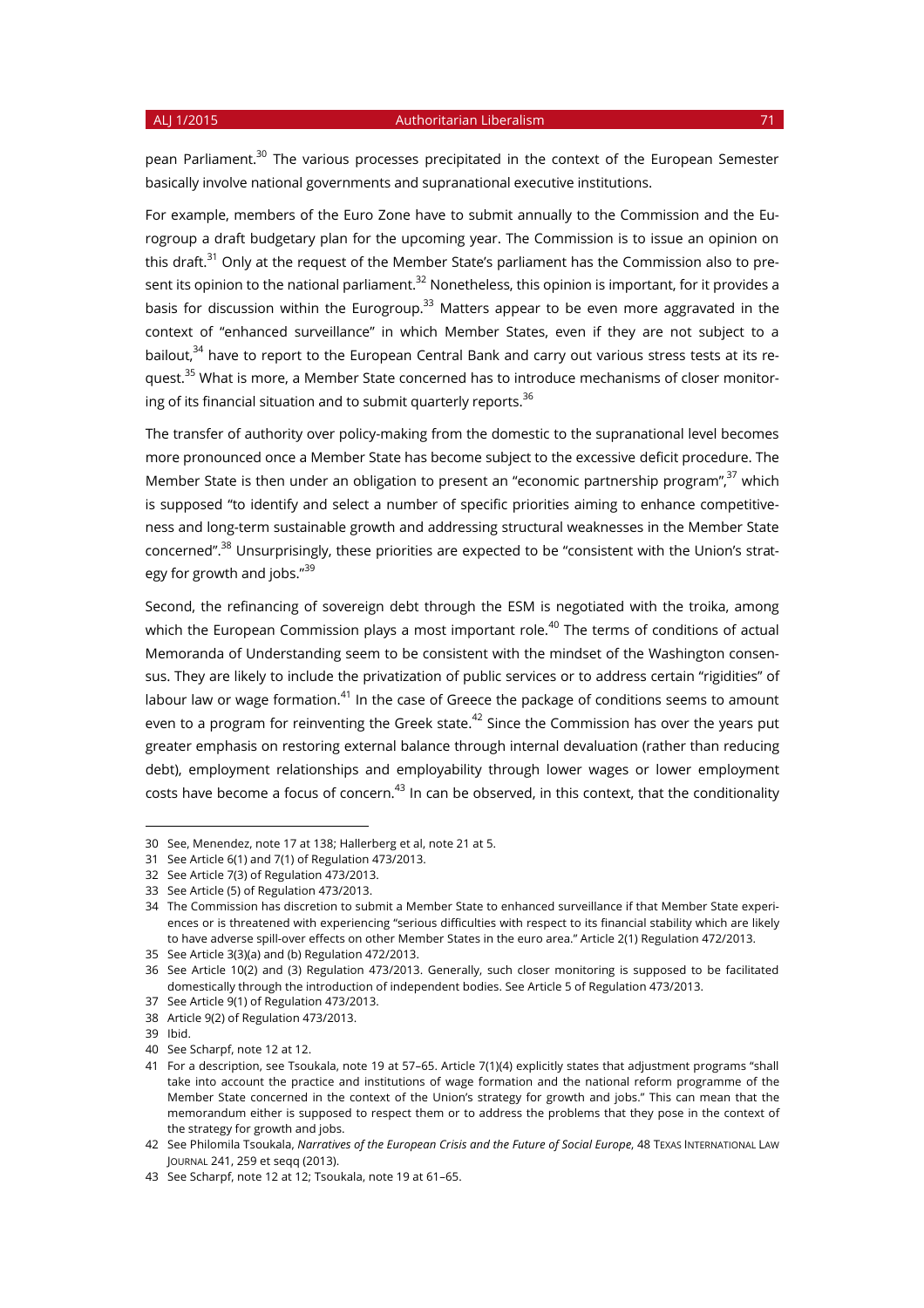developed for GIIPS economies becomes generalized in the context of the European semester and may even amount to Europe's new—liberal and residual—social model.<sup>44</sup>

Evidently, also in this context, participation by parliaments really does not play a role. Rather, Member States receiving financial assistance subject to conditionality on a precautionary basis are subject to enhanced surveillance.<sup>45</sup> Those Member States that receive financial assistance from one or several other Member States or third countries, the EFSM, the ESM, EFSK or the IMF are required to draw up macroeconomic adjustment programs.46 These are to be harmonized with Memoranda of Understanding concluded between the Member State the relevant financial institution.<sup>47</sup> The Commission (in liaison with the ECB and possibly also the IMF) is in charge of monitoring the progress<sup>48</sup> made by the Member State and of examining (with the Member State) whether the adjustment program needs to be "updated".<sup>49</sup> In the event that a state experiences "insufficient administrative capacity" or other significant problems in implementing the program it has to seek "technical assistance from the Commission, which may constitute, for that purpose, groups of experts composed of members from other Member States and other Union institutions or from relevant international institutions."<sup>50</sup> Such a capacity building group may actually take residence in the Member State concerned.

This emergent picture of top-down and peer group governance is complemented by the fact that, aside from lip service paid to the social partners,  $51$  national parliaments are merely assured their right to invite Commission members to an "exchange of views" before their relevant committee.<sup>52</sup> This is a rather blatant way of admitting the national parliaments do not matter.

All of these regulations have one feature in common that goes to the heart of the rule of law. For the outside observer, at any rate, they comprise a rather confusing array of procedures that are supposed to "complement"<sup>53</sup> their recently introduced predecessors. De facto they are just grafted upon one another. Apparently, only those "in the know" or "in charge" will know how to knit their own procedural routines from a web of ever increasing complexity. Evidently, the powerlessness on the part of the Union to adopt national budgets—in neoliberal political newspeak: its lack of "ownership" of national budgetary processes—gives rise to a nasty overregulation of the national political progress that benefits those pulling the overlapping regulations together in the course of their application.

<sup>44</sup> See Tsoukala, note 19 at 66, 74-75.

<sup>45</sup> See Article 2(3) and (4) Regulation 472/2013.

<sup>46</sup> Article 7(1) Regulation 472/2013. If the Member State is already in an economic partnership program pursuant to Article 9(1) of Regulation 473/2013 the adjustment program shall build upon it or replace it.

<sup>47</sup> See Article 7(2)(2) Regulation 742/2013.

<sup>48</sup> See Article 7(5) Regulation 742/2013.

<sup>49</sup> See Article 7(5) Regulation 742/2013.

<sup>50</sup> Article 7(8) Regulation 742/2013.

<sup>51</sup> One provision is repeatedly to be found in the reform of the Stability and Growth Pact, which says that the applications of the relevant regulations "should be in full compliance with Article 152 TFEU", which recognizes the importance of social partners and pays respect to national systems of wage formation. Moreover, the regulations claim to take into account Article 28 of the Fundamental Rights Charter, which guarantees the integrity of systems of collective bargaining. See, for example, Article 1(2) Regulation 473/2013. This means, in practice, however, is that the Member State is left to its own devices when it comes to dealing with social partners with "a view to contributing to building consensus over its content" (Article 8 of Regulation 472/2013). In clear language, this means that the Member States governments are expected to appease the representatives of labour and to communicate the necessity of harsh "adjustments".

<sup>52</sup> See Article 8(9) of Regulation 472/2013.

<sup>53</sup> See Article 1(1) of Regulation 473/2013 listing five procedural contexts that enhanced monitoring of budgetary policies is supposed to complement. Evidently, potential collisions are supposed to be "harmonized" in practice. See recitals 5 and 6 of Regulation 472/2013.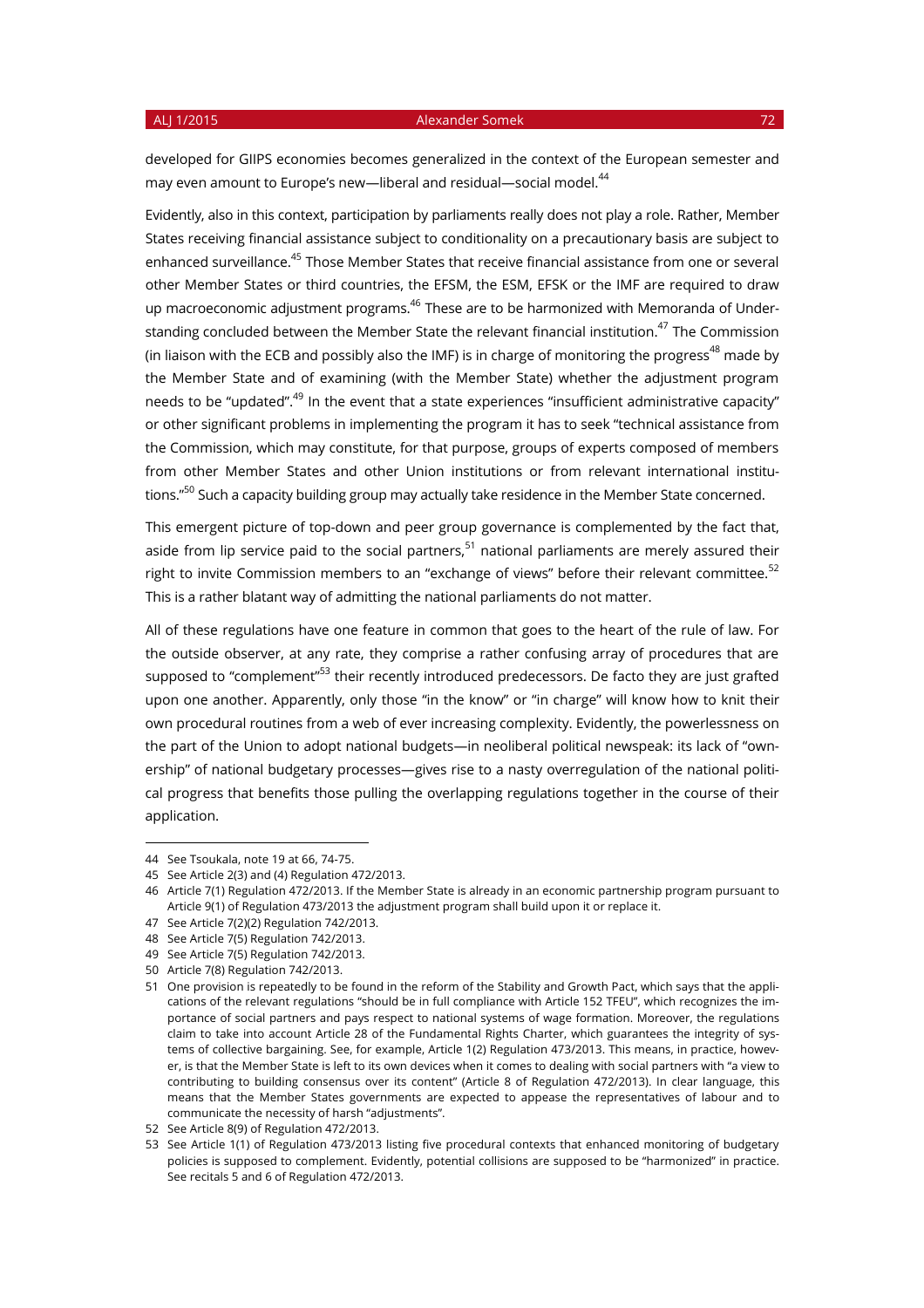## **III. Staying the course**

Interestingly, legal scholarship, even though often depressingly brilliant in identifying legal problems in complex settings, has recently become more cautious and muted and when it comes to conceptualizing the consequences of these developments. This is to be regretted, not least because European Union scholarship has always been at its best when it linked the identification of new developments with bold speculations concerning what these developments reveal of the nature of the Union. Indeed, European Union legal scholarship would not be the wonderful genre that it is if it did not invite various efforts to explore the elusive essence of the beast.<sup>54</sup>

In this vein — and light of the observations concerning the demise of parliamentary control over budgetary planning — the article suggests that the current situation is strangely reminiscent of what *Hermann Heller* described in 1932/33 as "authoritarian liberalism".<sup>55</sup> *Heller's* original observation concerned a certain program designed to rebuild Germany from economic and political collapse. In his view it deserved this appellation because it promised (1) to introduce a "strong state", unvielding to the demands made by labour<sup>56</sup> (2) to solve the economic crisis in a manner that restores entrepreneurship and (3) to be informed by expertise and thus to rescue the exercise of public power from the vagaries of "politics".<sup>57</sup>

Having used the designator "authoritarian liberalism" recklessly before,<sup>58</sup> the author now takes it upon himself to move beyond polemical exploits. Of course, the fact needs to be addressed that "authoritarian liberalism" on its surface does not look authoritarian at all. European economic and monetary crisis management has not yet resorted to banning political parties or relied on marauding black shirts, aggressive storm troopers, the removal of unwanted people or the shutdown of constitutional courts. The powers that be also do not make it a point to symbolise unity

<sup>54</sup> Honestly, it would otherwise be roughly as exciting as international trade law.

<sup>55</sup> See HERMANN HELLER, AUTORITÄRER LIBERALISMUS? (1933), reprinted in GESAMMELTE SCHRIFTEN, VOL 2. 643–653 (A.W. Siithoff 1971).

<sup>56</sup> From a historical perspective, at any rate, a more fascinating story can be told about the economists who will come to be known as "ordoliberals" (Eucken, Rüstow, Röpke) or as active supporters of the "social market economy" (Müller-Armack). They were thrilled about the "strong state", for it promised to restore the authority of the state vis-à-vis social forces. Quite remarkably, some (Röpke) believed that the strong state could only take hold if it was supported by an activating "myth". See DIETER HASELBACH, AUTORITÄRER LIBERALISMUS UND SOZIALE MARKTWIRTSCHAFT: GESELLSCHAFT UND POLITIK IM ORDOLIBERALISMUS 40, 60 et seq. (Nomos, 1991). On the ordoliberals and European integration, see DAVID J. GERBER, LAW AND COMPETITION IN TWENTIETH CENTURY EUROPE: PROTECTING PRO-METHEUS 334 (Oxford University Press, 1998).

<sup>57</sup> Heller's phenomenology of "authoritarian liberalism" is straightforward and simple. The core principle is that of authority instead of majority (Heller, note 55 at 645). Yet, the authoritarian support of economic liberalism was not at all about some quasi-religious redemption (646) to be precipitated by some fascist *duce* or *Führer*. Rather, authoritarian liberalism casts itself as a matter of *rational insight* into economic necessity. It bases itself not on libidinous identification with the leader but on syllogisms and inferences saying that there is no alternative to the depoliticization of the economy and cut-downs on social programs (652-653). Authoritarian liberalism purports to be based on *knowledge*. It is, put in currently fashionable vocabulary, the extension of the "knowledge-based" economy to the sphere of politics. The market is taken to be the ultimate template of social improvement. Heller cites Papen as saying that work is the happiness of a people (652). The authoritarian liberal state withdraws from economic production and distribution (652). It favours austerity without, however, reducing subsidies for large banks and large industries (652). It thereby indirectly supports inequality. Such a program, Heller contends, can be sustained only against the will of the people, "for the German people would not long tolerate this neoliberal state in democratic forms" (653).

<sup>58</sup> See, for example, *Engineering Equality: An Essay on European Anti-Discrimination Law*, at 45 (Oxford University Press, 2011). Others have used it not recklessly at all. See Lukas Oberndorfer, *Die Renaissance des autoritären Liberalismus? Carl Schmitt und der deutsche Neoliberalismus vor dem Hintergrund des Eintritts der "Massen" in die europäische Politik*, 42 PROKLA, 2012, at 413; Michael A. Wilkinson, *The Spectre of Authoritarian Liberalism: Reflections on the Constitutional Crisis of the European Union*, 14 GERMAN LAW JOURNAL 527, 547–440 (2013).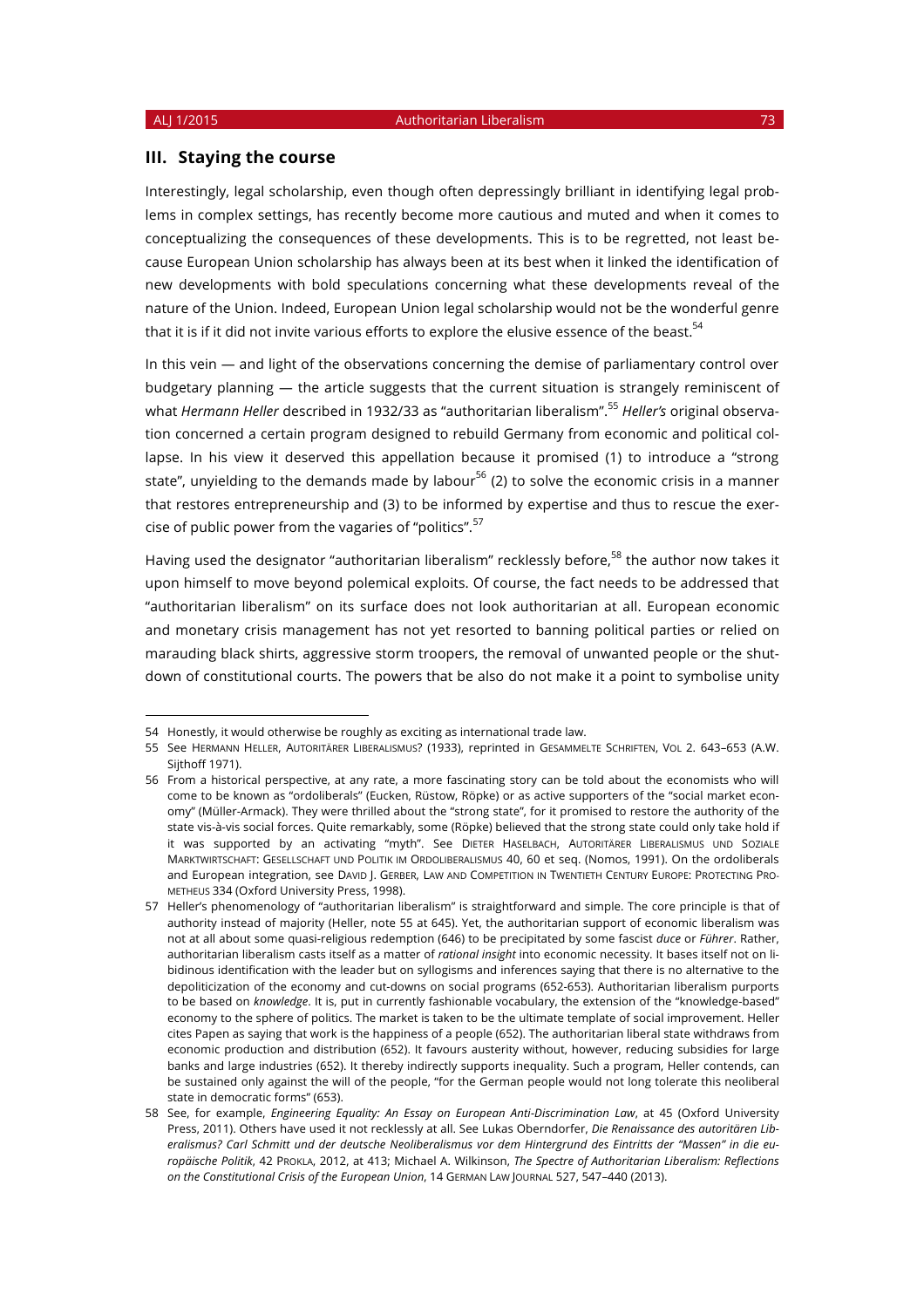by appearing in uniform or by posting outsized blue banners bearing the golden imprint "More Europe". Rather, they present their actions as an outgrowth of *necessity*. They claim merely to do what would have to be done by anyone whose mind is amenable to rational insight. But precisely therein resides the authoritarian element.

It is submitted that the significance and adequacy of the concept can be proven by departing form the facile perspective on democratic legitimacy that one encounters not least in the jurisprudence of the German Federal Constitutional court. It puts delegation at its centre.<sup>59</sup> All actions by the Union are based upon the delegation of sovereign powers of the Member States. Against this background, the emergence of an authoritarian form of rule needs to be explained from within a relationship of delegation, more precisely, a reversal in the relationship of power between the delegator and the delegate. Most interestingly, however, the reversal is always and already built into the relationship. This can be seen, at least, if one recognizes that delegation is not only a legal relationship, but also encompassed by a broader relationship of trust. Authoritarian rule emerges, dialectically, from trust.

The article tries to show that the origin of authoritarian rule lies partly in the *modal indifference* of trust—which explains the reluctance of Courts to "bite" when they are confronted with potential *ultra vires*—and partly in what can be called the *trust trap*. Then the article suggests that authoritarian liberalism is an expression of the administrative face of the cosmopolitan constitutions of the Member States. Finally, it concludes by speculating that the only antidote to the consolidation of authoritarian liberalism in Europe might be national governments joining their people in their protest. Admittedly, the Euro Zone seems to be "saved" for now. But the rescue does *not* produce output legitimacy across the European Union. While Germans, Austrians and Dutch may be quite content the Greeks or Spaniards are paying a heavy prize for it. We can advance towards a reform of monetary union only through sustained democratic opposition.

## **IV. Reversing the cycle of power**

 $\overline{a}$ 

Any suggestion that *Heller's* polemical intervention can be developed into a concept that sheds light on our current situation needs to address a significant difference. In contrast to the 1930s, parliaments stay in place or at least not repeatedly sent home and re-elected. What happens, instead, is that national representative institutions find themselves in a position disturbingly similar to outright receivership.<sup>60</sup> This can be observed for Member States benefiting from European bailouts. But even aside from this special constellation, representative institutions do definitely not expand their authority at a rate that would allow them to keep up with the growing powers of supranational executive institutions. This is true, in particular, of the European Parliament.<sup>61</sup> The overall situation therefore roughly matches what Colin Crouch so famously and controversially described as "Post-Democracy." Core democratic institutions, such as parliaments or recurring elections, stay *formally* in place while the *substance* of political decision-making is no

<sup>59</sup> At has done so at least since *Solange I*. See Internationale HandelsGesellschaft mBH v. Einfuhr- und Vorratsstelle für Getreide und Futtermittel (Solange I) [1974], 2 *Common Market Law Reports* 540. For a historical account, see BILL DAVIES, RESISTING THE EUROPEAN COURT OF JUSTICE: WEST GERMANY'S CONFRONTATION WITH EUROPEAN LAW*,* 1949–1979, 78–88 (Cambridge University Press, 2012).

<sup>60</sup> For a highly perceptive case study concerning Greece, see Tsoukala, note 42 at 266.

<sup>61</sup> See, with regard to the European Parliament, the very apt observations by Agustin Menendez, *Editorial: A European Union in Constitutional Mutation?*, 20 EUROPEAN LAW JOURNAL, 2014, at 138.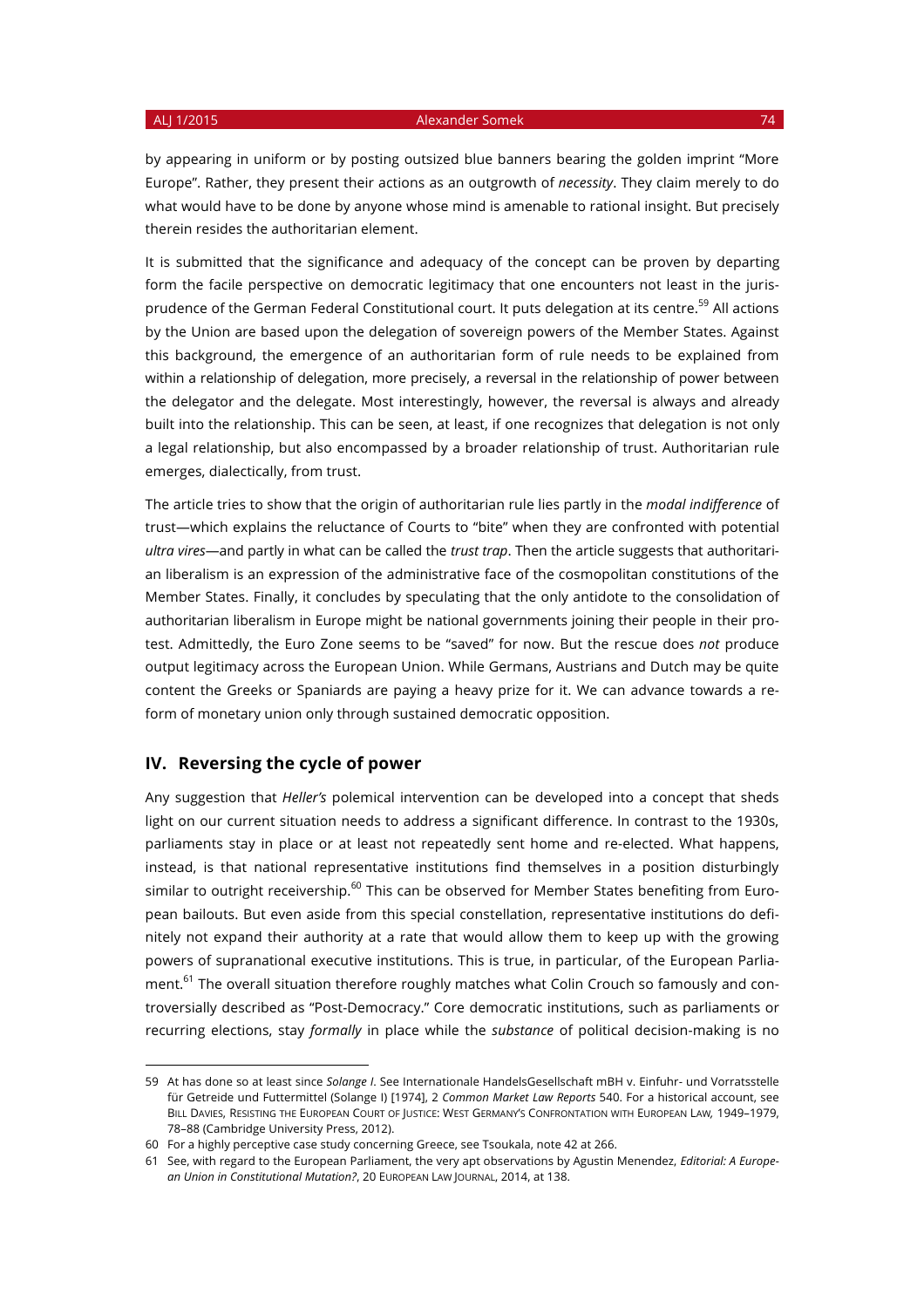longer determined by active citizens and their representatives. Rather, the political process is controlled by administrative and economic elites, in particular in the context of transnational governance structures.<sup>62</sup> Putting the matter starkly, representative institutions appear to have become soft and conciliatory. They do not take risks or leave toying with hazardous ideas, such as leaving the Union, to the parties on the right end of the political spectrum.<sup>63</sup> They behave as though they had understood that it is their task to lend *symbolic* "mass support" to the demands of administrative and economic rationality.<sup>64</sup>

In the terms of *Habermas'* legal philosophy, such a development implies a disturbing reversal of the democratically legitimate *cycle of power*. According to Habermas, democratic politics is in good shape so long as it originates from the "communicative power" that is being built up in the public sphere.<sup>65</sup> This power, which is based on mutual understandings arrived at in the course of communicative action, is supposed to determine, by means of law, the exercise of administrative power.<sup>66</sup> In light of *Habermas' Theory of Communicative Action*, <sup>67</sup> such power must always appear to be a *countervailing* force offsetting the "functional imperatives" originating from the systemic reproduction of the economy and the administrative system of the state. It can prevail over such functional imperatives by constraining or directing administrative action through laws. It is through legislation that the defiant momentum of communicative power resists the demands of functional imperatives.

When, however, a lively and energetic public disappears and the people become apathetic<sup>68</sup> the functional imperatives of the economic and the political system no longer encounter resistance. They begin to "colonise" the political process. The focus of politics comes to rest on systemstabilisation, which is then pursued with great indifference towards the institutional or moral background rights of the people.

Assuming that notions such as "post-democracy" and the image of a "reversal of the cycle of power" are helpful in capturing current developments<sup>69</sup> they should nonetheless not be mistaken

<sup>62</sup> See COLIN CROUCH, POST-DEMOCRACY 4, 19 et seq (Polity Press, 2004).

<sup>63</sup> Britain, to be sure, is a special case.

<sup>64</sup> Such a reduction of democracy to the function of lending mass support to economic and administrative imperatives has been a topic of critical social theory in the 1970s. See CLAUS OFFE, CONTRADICTIONS OF THE WELFARE STATE 53 (J. Keane ed, MIT Press, 1984). and JÜRGEN HABERMAS, LEGITIMATIONSPROBLEME IM SPÄTKAPITALISMUS 17 (Suhrkamp, 1973).

<sup>65</sup> This is a more attractive view of democratic legitimacy compared with the dreary talk of "input legitimacy". The latter does not recognize the role of civil society and the type of power that originates from the public sphere.

<sup>66</sup> See JÜRGEN HABERMAS, FAKTIZITÄT UND GELTUNG: BEITRÄGE ZUR DISKURSTHEORIE DES RECHTS UND DES DEMOKRATISCHEN RECHTSSTAATS 187, 209 (Suhrkamp, 1992).

<sup>67</sup> See JÜRGEN HABERMAS, THEORIE DES KOMMUNIKATIVEN HANDELNS, VOL. 2: ZUR KRITIK DER FUNKTIONALISTISCHEN VERNUNFT (Suhrkamp, 1981).

<sup>68</sup> Popular apathy may be occasioned by a variety of factors, for example, a widespread sense of disempowerment of the impression that, at the end of the day, there are not really any alternatives to what the elite consensus presents to be the reasonable way.

<sup>69</sup> Arguably, they are particularly helpful when one is confronted with a case like Greece. The European Commission is not only quite outspoken about what it perceives necessary to remedy Greece fiscal crisis (*e.g*., combatting tax evasion, privatizations and, of course, flexible labour markets) it also expects Greece to adopt its liberal model of social policy. See Tsoukala, note 60 at 266: "[…] [D]espite the continuing lack of formal exclusive competence on social policy, the substance of the measures required by the MoU is such that in reality they are dictating social policy to the finest detail for the countries subjected to them under the guise of fiscal emergency." It seems, hence, that supranational institutions tap the opportunity to recreate democratic polities in the image of a model competitive solidarity that endorses entrepreneurship, flexible labour markets and a minimal social safety net. See, generally, WOLFGANG STREECK, COMPETITIVE SOLIDARITY—RETHINKING THE "EUROPEAN SOCIAL MODEL", available at http://www.mpifg.de/pu/workpap/wp99-8/wp99-8.html (accessed 14 March 2014).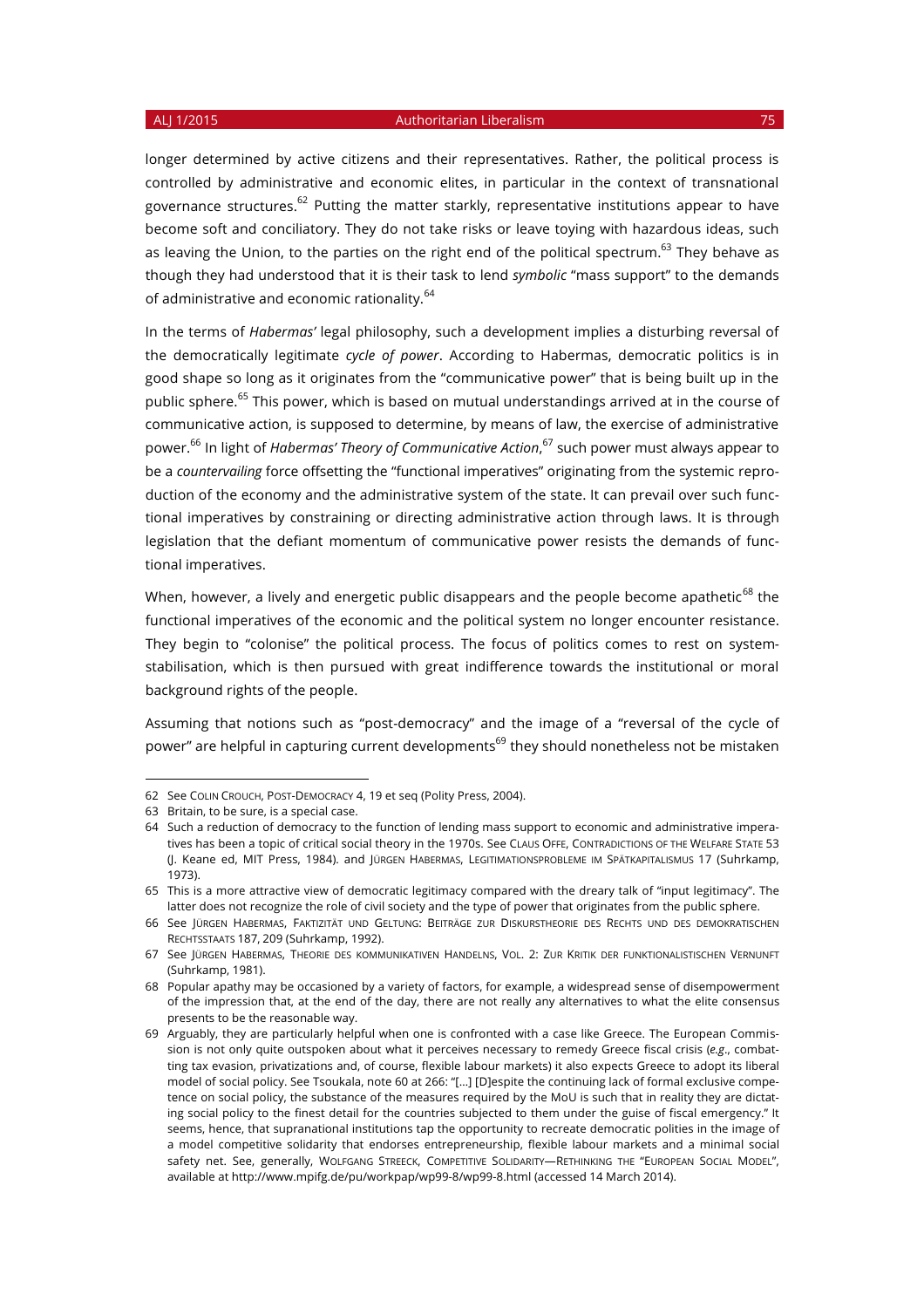### ALJ 1/2015 Alexander Somek 76

for contemporary authoritarian liberalism. The latter arises *within* a post-democratic situation and it is not co-extensive with it. Triangulating the phenomenon requires focussing on a certain aspect of *Habermas'* cycle of power, which generally suggests that the propulsion of administrative and economic "self-programming" can be halted through legislative norms. Many of these norms, however, need to make room for systemic operations, lest they run the risk of remaining ineffectual.<sup>70</sup> Constraining and directing while giving room is, however, the task of delegation. What comes into perspective, then, are *chains of delegation*.

It is submitted, therefore, that a concept of authoritarian rule that is faithful to *Heller's* intuitions<sup>71</sup> can be developed—*sit venia verbo*: dialectically—from the concept of delegation.

## **V. Karlsruhe's view of democratic legitimacy**

When it comes to this, it is helpful to begin with a Panglossian view of delegation. From this angle, the Union is perceived through the lens of multilevel constitutionalism. Every move that is made by Union institutions is deemed to be backed up by delegations.<sup>72</sup> The people delegate power to an international organisation pursuant to their constitution. International agreements, such as the Union Treaties, provide the organisation with the power to adopt legislative acts, which in turn normatively underpin implementing acts. This process is democratic throughout because democratic legitimacy is transferred from one level to the next. Just like *Nozick's* notorious "justice in transfer" is allegedly "justice-preserving", $73$  delegation is supposed to transmit democratic legitimacy without a loss. $74$ 

In a similar vein, a straightforward defence of the democratic legitimacy of the Union in its current form would point out that the institutions of both lopsided intergovernmentalism and supranational fiscal discipline avail of a democratic pedigree, however "indirect" it might be.<sup>75</sup> The Commission is appointed with the consent of the European Parliament to which it also remains accountable (Article 17[8] EU Treaty, Article 234 FEU Treaty). The IMF is accountable to the governments of its member countries. Governments, at the end of the day, are created in the wake of elections and remain responsible to their folks. The ECB, even though independent, is based upon an international agreement to which the Member States of the EU consented pursuant to their own constitutional procedures. International agreements are not written in stone. They can be altered.

<sup>70</sup> This is an old staple of the debate over "juridification". See GUNTHER TEUBNER, 'VERRECHTLICHUNG' IN VERRECHTLICHUNG VON WIRTSCHAFT, ARBEIT UND SOZIALER SOLIDARITÄT 289–343 (F. Kübler ed, Suhrkamp 1986).

<sup>71</sup> The author has made a similar argument before. See his 'Authoritarian Constitutionalism: Austrian Constitutional Doctrine 1933 to 1938 and Its Legacy' In THE DARKER LEGACIES OF LAW IN EUROPE. THE SHADOW OF NATIONAL SOCIALISM AND FASCISM OVER EUROPE AND ITS LEGAL TRADITIONS 361, 383 (C. Joerges & Navraj Singh Ghaleigh eds, Hart, 2003).

<sup>72</sup> See Ingolf Pernice, *Multilevel Constitutionalism and the Treaty of Amsterdam: European Constitution-Making Revisited*, 36 COMMON MARKET LAW REVIEW, 1999, at 703.

<sup>73</sup> See ROBERT NOZICK, ANARCHY, STATE, AND UTOPIA (Basic Books, 1973).

<sup>74</sup> The text below cannot be as nuanced as the more sophisticated apology of the Union provided by Andrew Moravcsik, *Is there a "Democratic Deficit" in World Politics? A Framework for Analysis*, 39 GOVERNMENT AND OPPOSITION, 2004, at 336.

<sup>75</sup> It should be noted that this perspective on delegation is different from the paradigm of functionalist agency theory. Functionalist agency theory takes it for granted that principals have preferences and that they delegate powers to agents in order to see this preferences satisfied under conditions of high transaction costs and epistemic uncertainty. See, generally, ROBERT O. KEOHANE, AFTER HEGEMONY: COOPERATION AND DISCORD IN THE WORLD POLIT-ICAL ECONOMY 80 (2nd ed, Princeton University Press, 2005).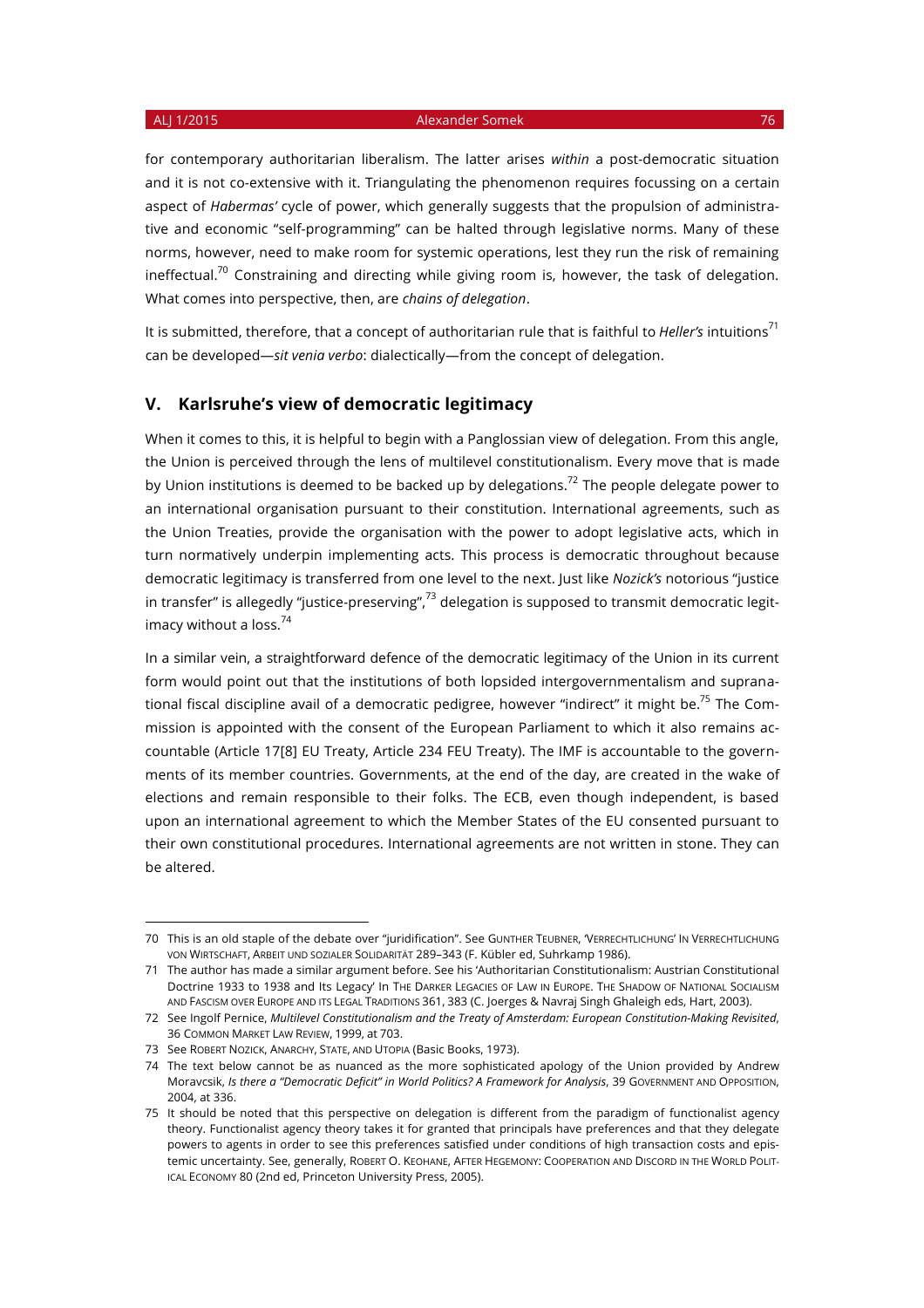What these observations suggest is that at a most elementary level democratic legitimacy flows from acts delegating authority to the authority's exercise. Delegation is believed to be, borrowing *Nozick's* parlance, "democracy-preserving",76 no matter how long the chain of delegations might be. How easy or difficult it would be to revoke the delegation—and it is not all too easy in the case of the ECB—is a secondary matter.

## **VI. Obedience is good**

This view of democratic legitimacy is charmingly simple.<sup>77</sup> It is presented here only for heuristic purposes in order to highlight how the means of safeguarding democratic legitimacy open the door for authoritarian liberalism.

To delegate means to grant others the power to use their own judgement when they are acting on behalf of one's interest in unforeseen situations. Whoever chooses to delegate relinquishes the right, at any rate *prima facie*, to meddle with how the delegate exercises a given power, at least as long as this power is not used excessively. Chains of delegations create powers in order to bring about chains of judgement substitutions.<sup>78</sup> National parliaments delegate powers to the European legislature; the European legislature delegates powers to the European Commission. Hence, the Commission can use its own judgement in order to regulate because the European legislature has surrendered its own. This surrender is, in turn, facilitated by the surrender on the part of national legislatures.

There are good reasons to have judgement substituted. Chief among them are lack of time, interest, knowledge, special expertise, or—in a supranational context—lack of problem-solving ability.<sup>79</sup> Evidently, delegation is supposed to fix some incapacity on the part of the delegator. There is good reason to delegate when there is reason to believe that the delegate knows better than we could what we have reason to do. The good reasons also explain why delegation is not merely a legal relationship but more broadly a relationship of trust. We shall return to this matter below.

What this comes down to, in other words, is that one ought to delegate if *obedience* is good for oneself. Whoever exercises delegated authority over some people is in the position to command

<sup>76</sup> See Moravcsik, note 74.

<sup>77</sup> I do not, of course, suggest that the liberal intergovernmentalism reflected in the sophisticated works of Andrew Moravcsik or Robert Keohane espouses such a simple view of the legitimacy of international institutions. These authors suggest, rather, that the values of *liberal* democracy are better served in a setting where the influence of local interest groups is neutralized.

<sup>78</sup> Obviously, how I think about delegation is deeply influenced by Joseph Raz's ideas concerning practical authority. The language of the exposition does not, however, slavishly follow Raz's lead. I mention this merely in order to appease those who might expect elaborate references to the "normal justification" or the "preemptive" thesis. See JOSEPH RAZ, THE MORALITY OF FREEDOM 53, 61, 71, 78, 80 (Clarendon Press, 1986). I do not offer exercises in "Raz scholasticism" in the text. Yet, American readers may want to ask: Why Raz and not a rational choice-based principal-agent theory, which is a more established theoretical vernacular? The answer is straightforward. Principalagent theory does not focus *directly* on the problem of judgment substitution. It begins with preferences and how delegation might be necessary to overcome obstacles towards their satisfaction. Only a direct focus on judgment substitution allows one to encounter the authoritarian moment that emerges from the relation between a delegator (principal) and a delegate (agent). It is be feared, indeed, that liberal intergovernmentalism is incapable of capturing this moment owing to its emphasis that delegation of power are a function of signalling the credibility of long-term commitments. For a highly useful discussion, see MARK A. POLLACK, THE ENGINES OF EU-ROPEAN INTEGRATION: DELEGATION, AGENCY, AND AGENDA SETTING IN THE EU 31 (Oxford University Press, 2003) at 31.

<sup>79</sup> Of course, principal-agent theories are very perceptive in analysing these reasons. See Pollack, note 78 at 21.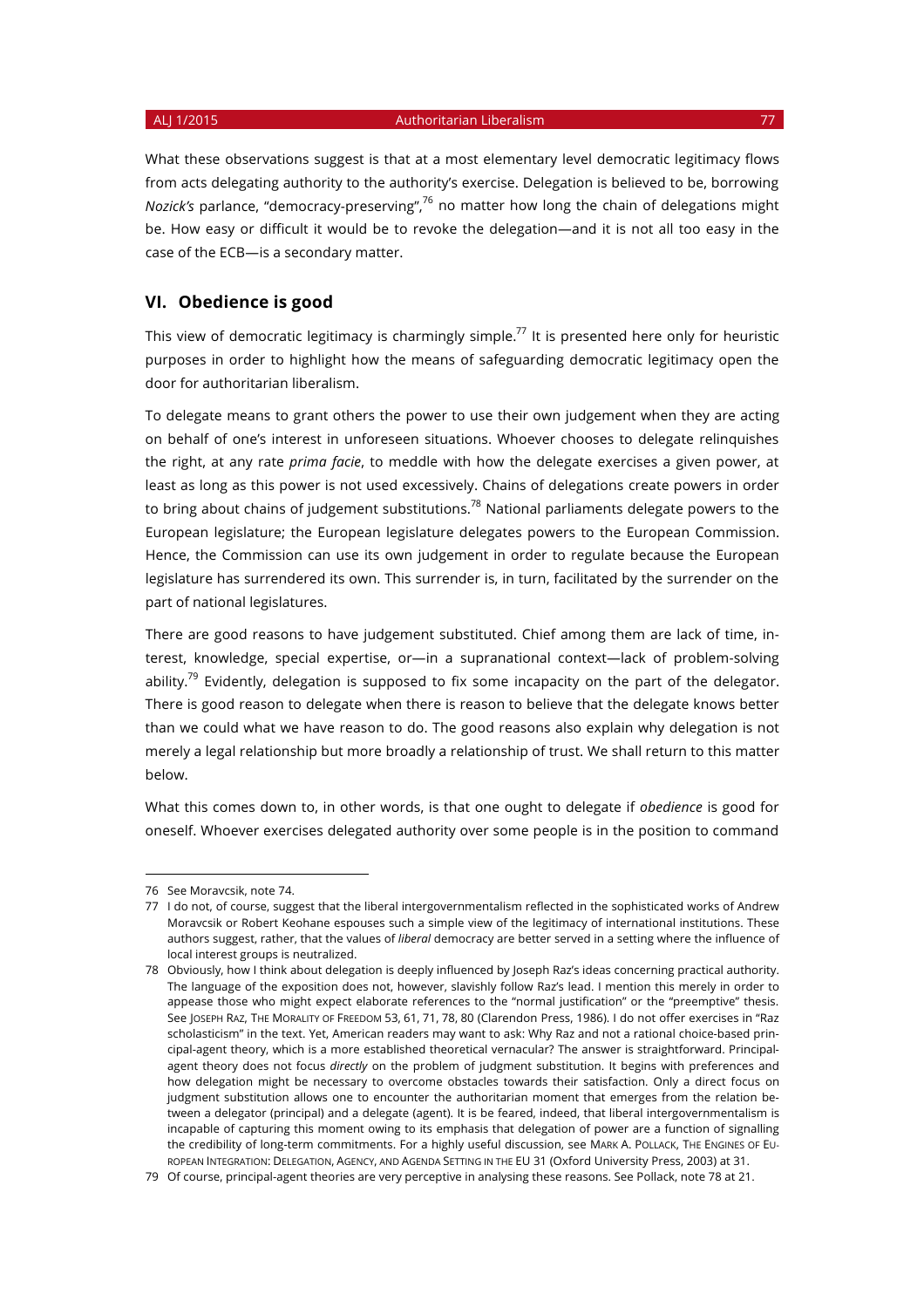### ALJ 1/2015 Alexander Somek 78

obedience by pointing out that obeying is in their interest. What matters, more precisely, is that obeying rather than using one's own judgement is what counts as rational behaviour. If delegation is warranted, obedience is good for the obedient. They abstain from asking stupid questions. This is what they are supposed to do.

## **VII. The modal openness of trust and the importance of democracy**

Evidently, it is entirely unreasonable to delegate authority unless the delegate is worthy of trust.

Trust is a remarkable facilitator of action. It helps the trusting institution or person to avoid facing the complexity of incalculable consequences. Under conditions of uncertainty, trust makes action possible by replacing external predictability with internal confidence.<sup>80</sup> One can board an airplane so long as one is confident that it is piloted by someone who knows how to fly and to communicate with air traffic control. Trust makes boarding possible.

Trusting confidence must not be completely unfounded. It has to be informed by a variety of clues and conditions. Nevertheless, in contrast to law, trust leaves open whether the adequate reaction to disappointment is either the *normative* reassertion of an expectation ("you should have") or the *cognitive* adjustment to a new situation ("so, this is what you had to do"). Trust *defers* the decision whether one had better expect normatively or cognitively to the point at which one is confronted with action. One can either reprimand the delegate for overstepping his mandate or realise that a requisite power should have been explicitly granted to her in the first place (which is a learning process). Indeed, in the latter case trust is reconfirmed by an amendment made by the delegate so long as it is to the benefit of the delegator.

This modal openness of trust is part of the explanation why the control of delegated powers, even if they are legally constituted, is delicate and, indeed, intractable. Delegations presuppose trust. The relation of trust *overdetermines* legal constraints. Consequently, knowing that they have to be trusted, delegates can always expect confirmation after the fact, *i.e.*, they can expect *learning* on the part of the delegating body or person. Remarkably, the reversal in the direction of control is built into the relationship. Precisely because delegates know that they *have* to be trusted they may expect *normatively* that delegators expect *cognitively* and concede them rights to selfamendment. Owing to the relationship of trust the choice of the normative mode of expectation becomes *suspended*. Puzzlingly, the reversal insinuates even that the delegator ought to respect the delegator's right to amend the mandate flexibly in light of unforeseen situations.

The modal indifference of trust is not troublesome if the control of the delegate eventually returns to a political body. The judiciary would be bound to sustain the normative mode, which is, however, inadequate to the relationship in question. Judges realise this and are reluctant to "bite". Political bodies, by contrast, are free to redefine their relationship to the delegate in the face of prior experience. Hence, the effective way of dealing with delegation is democratic control. Among the mildest forms are oversight by a legislative body and rights of interpellation. Revocations of delegation or legislative vetoes sustain trust by rescinding it selectively.

Indeed, the point of modern parliamentary democracy can be understood from this angle. Governments can be cast in the role delegates of the people. They are monitored and overseen by

<sup>80</sup> See NIKLAS LUHMANN, VERTRAUEN: EIN MECHANISMUS ZUR REDUKTION VON KOMPLEXITÄT 28, 33 (3rd ed. Emke, 1983).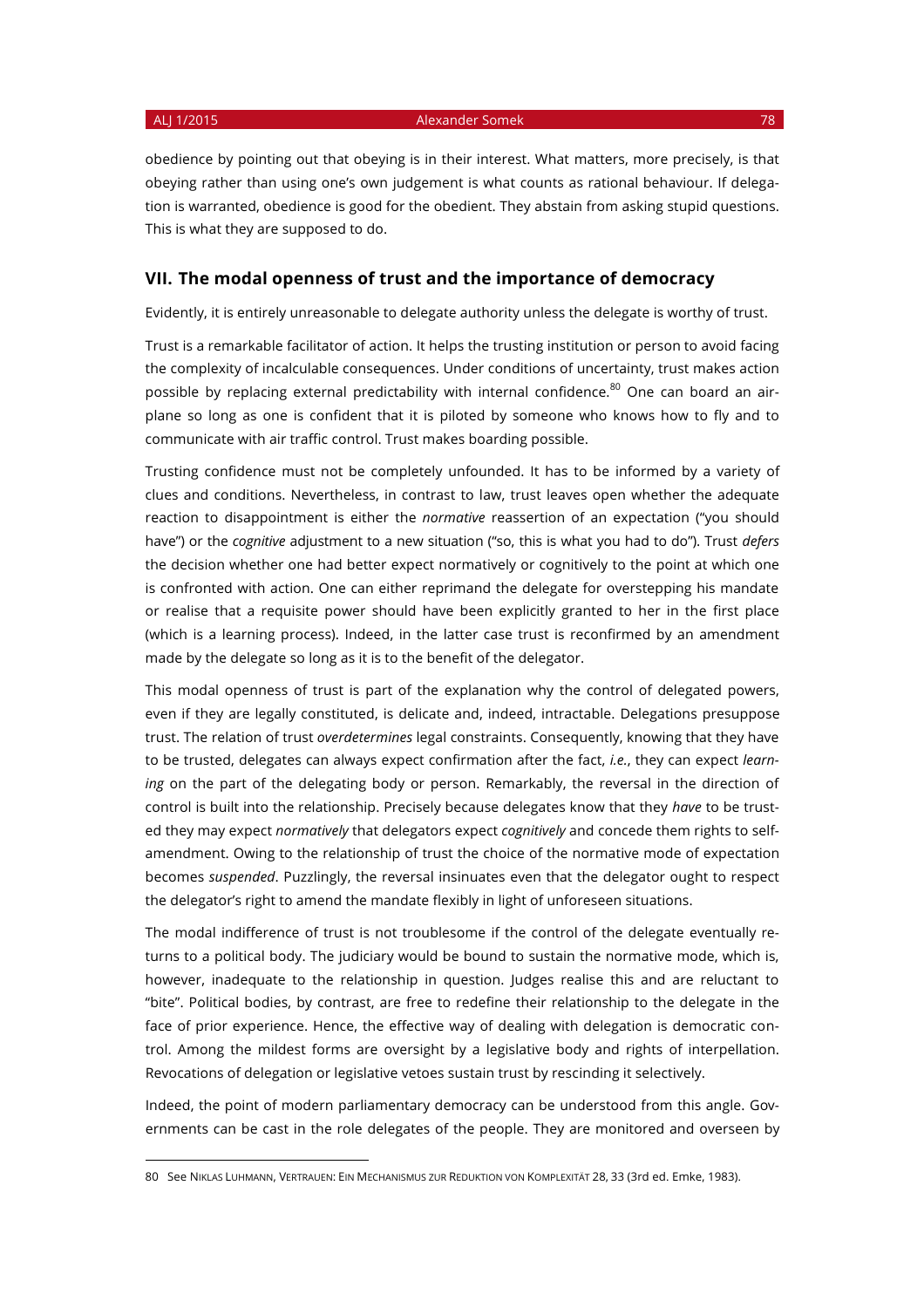representative assemblies that retain the right to question, to demand justifications, to remove officers, to dismiss governments and to give instructions in the form of laws. From this perspective, democracy is the *suspension* of judgement substitution. The delegate retains the full power to revoke obedience in one or the other instance. Authoritarian pretensions can be undone in processes of public debate as soon as the delegate is drawn into the forum of politics.

## **VIII. Output legitimacy**

Generally, trusting is not unreasonable if it is complemented with a modicum of distrust. The infusion of misgivings, however, must not lead to permanent interference with the delegate's judgment. This would undermine the very purpose of delegation. In other words, the delegator must never behave as a meddlesome busybody.<sup>81</sup> She may only retain, for example, the power to change the team periodically depending on how well or how badly it has served her interests during a period of stewardship. The basic justification of delegation is, then, accomplishments or, in the words of Scharpf, "output legitimacy".<sup>82</sup> Patrons fill out the customer satisfaction form after having received the service.

There is nothing political about the exercise of delegated authority. It is not the type of authority that accrues from acting together under conditions of plurality.<sup>83</sup> Delegation is an essentially "private" affair. The legitimacy of delegated acts depends upon accomplishments. It is immaterial whether what is accomplished benefits a monarch, a priesthood, a democratic polity or a private person.

It is not entirely accurate, therefore, to speak, as Scharpf does, of *democratic* "output legitimacy". In the context of delegation, there is only "output legitimacy", from which a variety of entities can benefit, be these theocracies or pagan princes.

When it comes to delegations, democratic legitimacy extends only to the recognition of defectiveness and to the choice to fix it. It is not "conferred", as if it were a title, to the organ acting as the delegate. The source of legitimacy of bodies with delegated powers is that obedience is good for those choosing to obey them. But the sheer fact that the obedient are a democratic polity does not invest the delegates with democratic legitimacy.

In the literature, to be sure, one frequently encounters the claim that bodies such as central banks or even courts *enhance* democracy because they help to represent and to protect the diffuse interests of consumers against the influence of special interest groups.<sup>84</sup> If accepted, this claim would have us believe that with regard to their limited task the democratic credentials of these bodies are superior to those of elected assemblies. What is insinuated, thereby, is that democratic representation is tantamount to aggregating preferences in order to guarantee their satisfaction.<sup>85</sup> Of course, if such an aggregative function could be performed by one exceptionally sympathetic individual—the president, for example—then delegating this task to this one indi-

<sup>81</sup> This explains why the usual principal-agents models of delegation do not fit our framework.

<sup>82</sup> See, for example, FRITZ SCHARPF, GOVERNING EUROPE: EFFECTIVE AND DEMOCRATIC? (Oxford University Press, 1999).

<sup>83</sup> Yes, Hannah Arendt sends her greetings here.

<sup>84</sup> For a prominent example, see Robert Keohane, Steven Macedo & Andrew Moravcsik, *Democracy-Enhancing Multilateralism*, 63 INTERNATIONAL ORGANIZATION 1, 6, 10, 24 (2009).

<sup>85</sup> In the article cited in note 84, at 10, the basic assumption appears to be that democracy ought to maximize economic rationality for the greater good.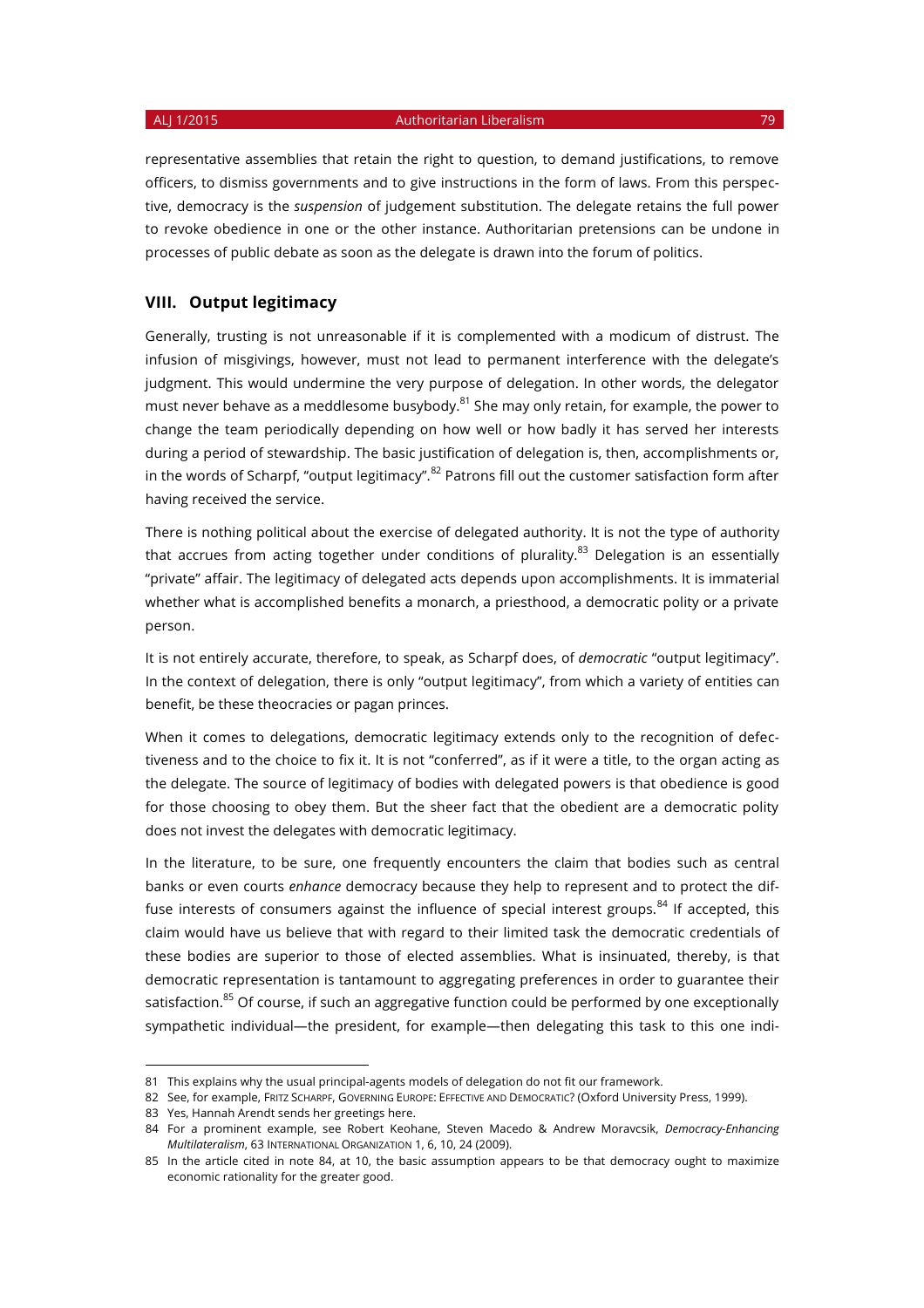vidual would make his choices "democratic". But saying that the president (or, for that matter, the Central Bank) is the voice of the people would stretch our understanding of democracy considerably since the president (or the Central Bank) could then legitimately aggregate preferences in an *authoritarian* manner. That is, he could claim vis-à-vis all individuals concerned to be blessed with greater insight. Exempting oneself from challenges by claiming greater insight is, however, not a move that is available to participants in democratic debates.

Bodies invested with delegated authority can at best be conceived of as extensions of democratic institutions. But, similar to crutches, they are not part of the body.

## **IX. The trust trap**

 $\overline{a}$ 

In the manner in which the Union presents itself in everyday life it is about accomplishments. It is supposed to be good for peace among European nations and to benefit "the consumer." Delegations of authority to the Union would be democratic only if the Union's doings could be debated, contested and undone within one larger constituency. Yet, we do not avail of it, at least not in the *full-fledged form* in which public contestation feeds directly into constitutional reform. In exceptional cases, European voters express their critical voice—such as in the notorious French and Dutch referenda—but only in order to be told by political elites that they had been too stupid to understand the question. It is on these occasions that the European Union reveals its authoritarian face.

If there is a lack of opportunity to undo delegations in democratic *fora* the people remain locked into what might be called the *trust trap*. If they are not given an outlet to assert their expectations normatively ("This is what we want and you ought to deliver") they shift, automatically, into the cognitive mode ("Okay, we can't have it"). They begin to "learn." They adapt to what appears to them to be the way of the world. High unemployment, rising inequalities, eroding social standards, broken lives, meaningless biographies—apparently, this is as good as it gets in a postutopian world. Europeans surrender their judgement: "*Es ist so bequem, unmündig zu sein*" <sup>86</sup> (it is so convenient to receive guidance from others).

To be sure, the democratic defectiveness of the Union is not caused by the absence of political rights or the widespread repression of political opinion. Rather, it is a by-product of its structure. While resistance against European Union policies is pointless at home, it is largely homeless in the Union. European voters have no party system to connect to and there is no electoral process that would allow for real choices concerning the course of European public policy.<sup>87</sup> This is not so say that this cannot change in the future.<sup>88</sup>

Today, however, those Europeans who learn and adapt are perceived to be "reasonable." They demonstrate to have understood that obedience is good for them, at least when they have been told to be obedient. There is no alternative.

<sup>86</sup> Immanuel Kant, *Beantwortung der Frage: Was ist Aufklärung? in* 11 WERKE IN ZWÖLF BÄNDEN 53, 53 (W. Weischedel ed., Insel 1968).

<sup>87</sup> See Mattias Kumm, Why Europeans will not embrace constitutional patriotism, 6 INTERNATIONAL JOURNAL OF CONSTITU-TIONAL LAW, 2008, at 117.

<sup>88</sup> It must not be ignored, however, that the European Union is so overconstitutionalised, in particular as regards its economic constitution, that there is not much room left for political choices.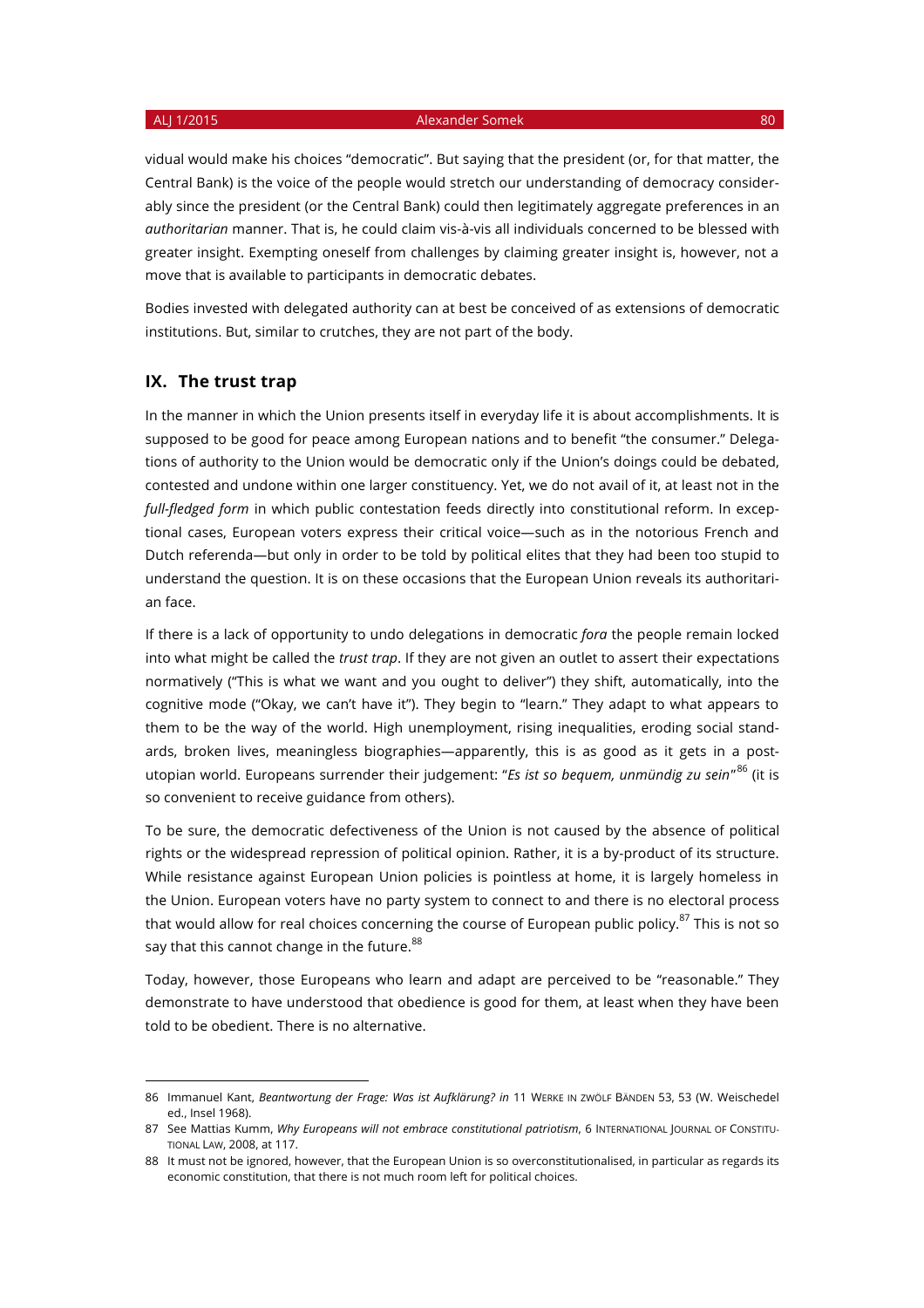### **X. Authoritarian rule: From paternalism to blind faith**

Obedience is good for the obedient. This is the basic principle of delegated authority. This principle becomes *authoritarian* if it is extended to assessing the soundness of delegations. More precisely, while delegation creates authority by virtue of surrendering judgment, the expectation of yielding and deference becomes *authoritarian* if the delegate vicariously surrenders on behalf of the delegator. The former then confers power on himself in the name of the latter.

The idea underlying the move from delegation to authoritarianism is, however, distressingly plausible. The delegator delegates to the delegate because she perceives in herself a certain incapacity. But why should the delegator, given that she is burdened with an incapacity, be capable of recognizing the circumstances under which it is imperative to delegate? Doesn't it take a delegate for that? As is well known, intoxicated persons are not only severely impaired in their driving skills, but also incapable of recognizing their impairment. Authoritarian solutions make the relevant call for those lacking the capacity to do so themselves.

The authoritarian principle according to which the delegate must delegate on behalf of the delegator can be encountered in at least three different contexts.

First, authority becomes authoritarian when a further extension of delegation is taken for granted, that is, whenever the delegate acts on the basis of the supposition that the delegators would have given him more power had they only known in advance about newly arisen circumstances.<sup>89</sup> This explains why executive powers expand. Their self-amendment is an outgrowth of trust. Indeed, it is perfectly legitimate for the delegate to presume that in tricky situations the delegators *should* resolve the question of trust *cognitively* ("well, of course that's what she has to do") and provide the delegate *post factum* with a clean bill of health. Thus understood, the delegate can attribute to herself, paradoxically, a *right* to self-amendment. I mentioned already above that authoritarianism is distressingly plausible.

Second, authority becomes authoritarian when democratic scrutiny of the reasonableness of delegation is at least strongly presumed to be ill-founded. The language of modern political science, such as liberal intergovernmentalism, bespeaks the relevant perspective.<sup>90</sup> Where the democratic pursuit of interests is contrasted with the supposedly impartial judgement of executive bodies, any well-organized group with a visible agenda must, by virtue of its very existence, raise the suspicion of overriding the voice of the silent majority. Authoritarianism would then counsel in favour of putting groups into their place.

Third, authority is clearly authoritarian if the choice of people on whether to delegate is considered to be an *obstacle* towards something *greater*. This obstacle may be attributed to the influence of myopia, lack of class-consciousness or other factors. The will of the people counts as an obstacle that has to be overcome by the authoritarian leader.

Here is, then, the core of authoritarianism: Obedience is good for the obedient *even if they do not understand why*. Precisely because they do not understand that obedience is good for them they need to obey.

<sup>89</sup> Principal-agent models of delegation would at this point say that delegation facilitates the amendment of incomplete bargains. See Pollack, note 78 at 23. This bespeaks the bias of the theory in favour of stronger international integration, for it thereby ignores the operation of the trust trap.

<sup>90</sup> See, for example, the work cited in note 84.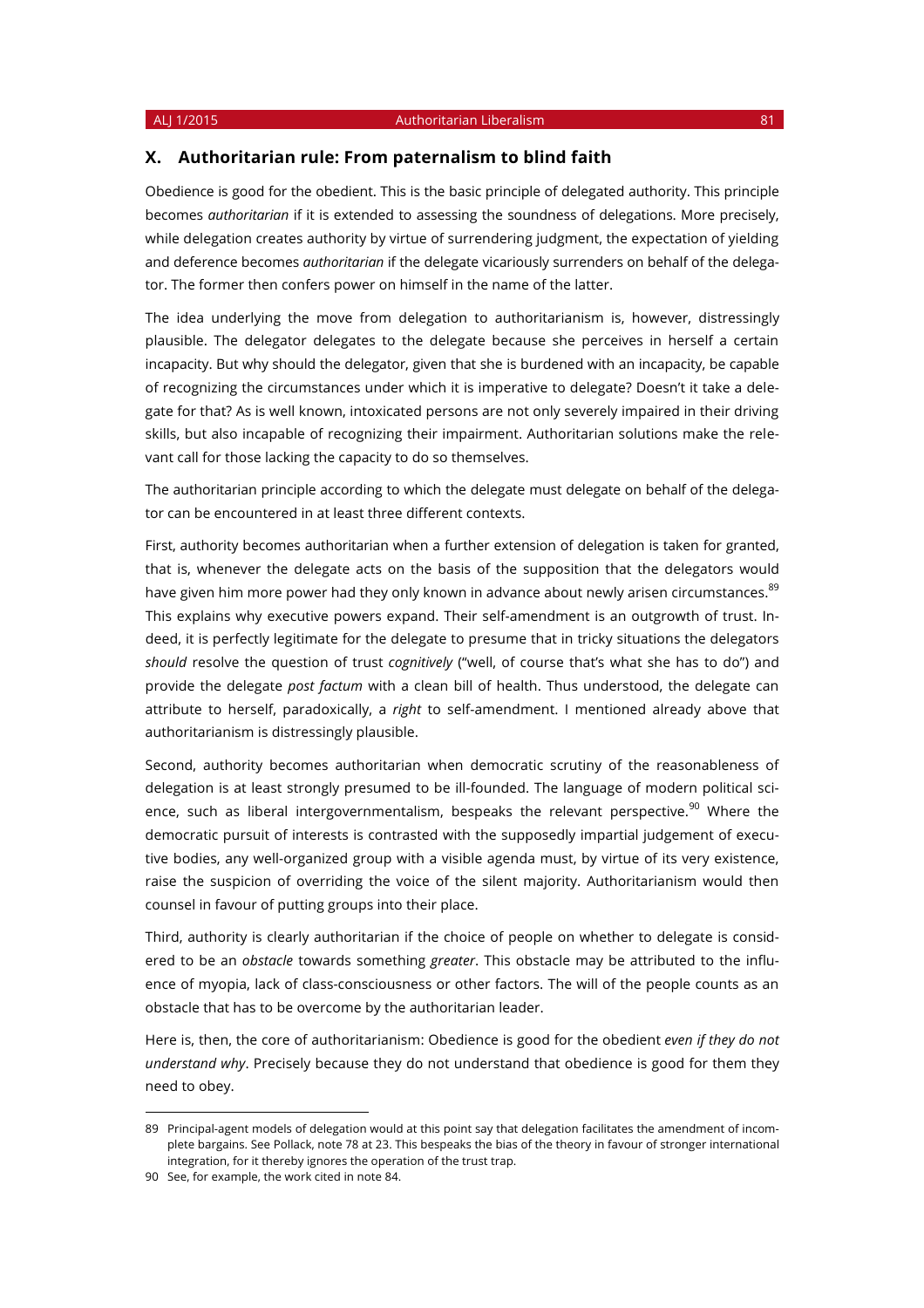### ALJ 1/2015 **Alexander Somek 82**

Since authoritarianism is basically about obedience it is consistently applied only if the exercise of authority is itself presented as obedience to something greater. Moreover, given that obedience is owed, in its authoritarian form, *precisely* because one does not understand the reason for obedience, truly authoritarian rule is based upon *blind faith or unconditional devotion* to a cause.

- With that in mind we can return to *Heller's* little piece and tease out two complementary understandings of authoritarian liberalism.

## **XI. The ambivalence of authoritarian liberalism**

In retrospect, *Heller's* tentative exploration of "authoritarian liberalism" must appear to be so plausible that it almost looks trivial. Drastic historic examples such as Chile may come to mind. At a theoretical level, the writings by *Friedrich August von Hayek* have made it quite plain that economic liberalism is not too easily reconciled with democratic majorities. *Hayek* believed that the ideal legislature would not be numerous and composed of persons of mature age, elected for a long period, such as fifteen years. Also, he wanted the election of representatives to be reduced to a once in a lifetime opportunity for citizens who belong to a certain age group. This would increase the incentive for choosing wisely. $91$ 

The concept, however, loses its trivial ring if one moves beyond *Heller* and explores its deep ambivalence.

"Authoritarian liberalism" can signify, *first*, a preservation strategy of economic liberalism to which the bourgeoisie shifts in times of crisis. This would be fully consistent with the prevalence of capitalism over democracy with which this article began. Economic liberalism would come first, authoritarianism second and play only an ancillary role. Owing to the prevalence of liberalism the authoritarianism would be rather *mild* and merely manifest, for example, in the indignation with which parliamentary opposition to austerity measures is met: they "do not get it," they "act irresponsibly," they "have no idea what is at stake."

Yet, particularly in the context of the European Union we have to reckon with a *second version* of authoritarian liberalism. It would actually put authoritarianism at the centre and view liberalism as a means to pursue it. Again, liberalism would definitely exercise a tempering influence.

In order to gain a better perspective on this second version, we again need to return to the 1930s, in this case, to a first major work by the political scientist *Eric(h) Voegelin*. In his 1936 book *The Authoritarian State*, <sup>92</sup> which appears to offer an apology of the Austrian *Ständestaat*, <sup>93</sup> he reconstructed the foundations of authoritarian governments under conditions where these conceive of themselves as charged with a founding mission.

<sup>91</sup> See FRIEDRICH AUGUST VON HAYEK, LAW, LEGISLATION AND LIBERTY, VOL. 3, 113 (Chicago University Press, 1979). See the highly instructive analysis by William E. Scheuerman, *The Unholy Alliance of Carl Schmitt and Friedrich A. Hayek*, 4 CONSTELLATIONS, 1997, at 172.

<sup>92</sup> See ERICH VOEGELIN, DER AUTORITÄRE STAAT: EIN VERSUCH ÜBER DAS ÖSTERREICHISCHE STAATSPROBLEM (G. Winkler ed., Springer, 1997). The English translation is: THE AUTHORITARIAN STATE: AN ESSAY ON THE PROBLEM OF THE AUSTRIAN STATE (R. Hein trans., University of Missouri Press, 1989).

<sup>93</sup> See ERIKA WEINZIERL, *Historical Commentary on the Period* (F. Lawrence trans.) *in* THE AUTHORITARIAN STATE 10, 27 (note 92).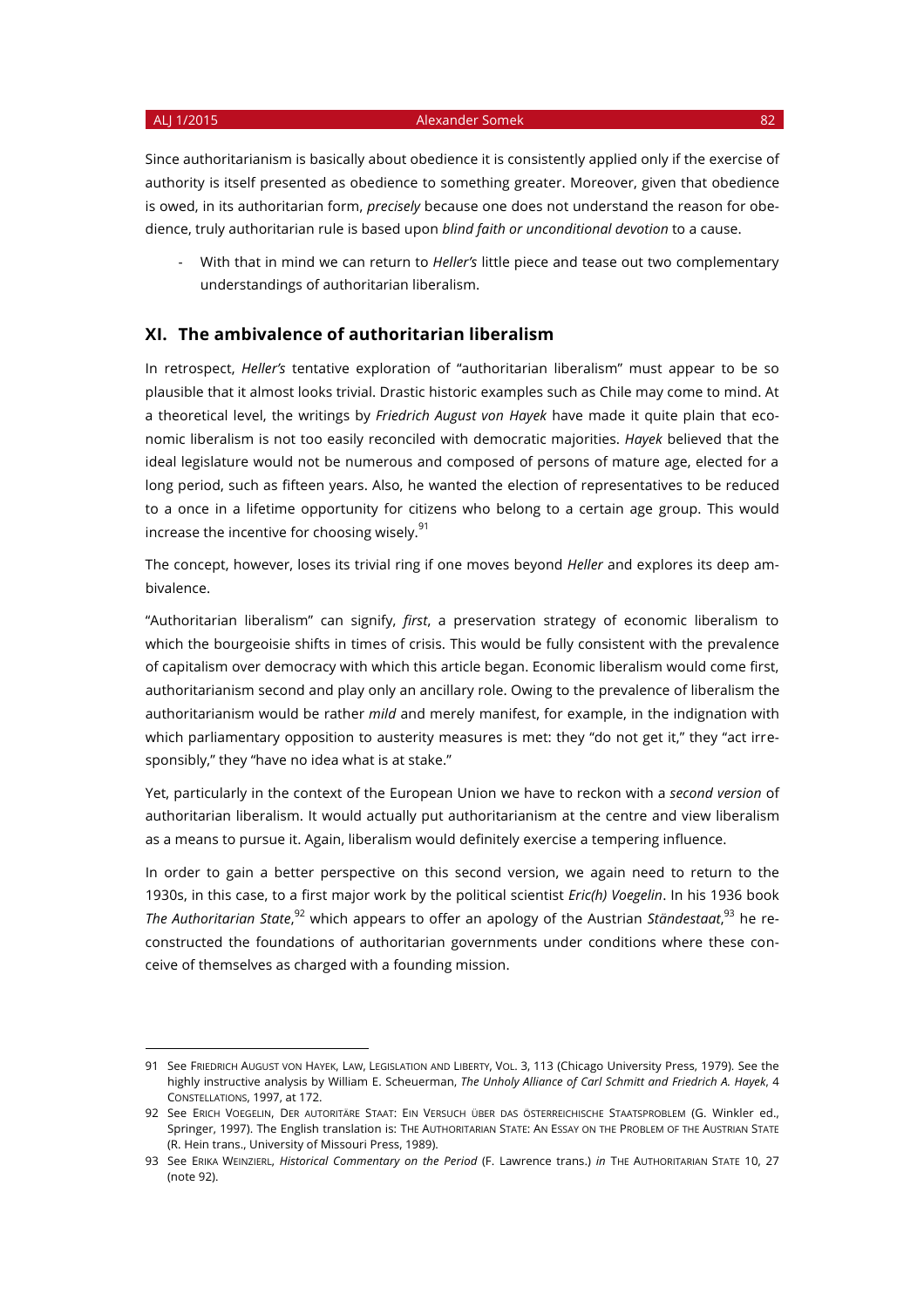Drawing on the constitutional theory of *Maurice Hauriou*, <sup>94</sup> *Voegelin* explains that the legitimacy of a government or of a ruler is derivative of their role in realising an institution—which was, in the case explored by *Voegelin*, the state. A government possesses authority to the extent that it succeeds at *presenting* itself as *representative* of the leading idea of an institution.<sup>95</sup> A government has authority inasmuch as it actively and creatively works towards the realisation of this idea. What accounts for the legitimacy of an authoritarian government is this creative task.<sup>96</sup> A government of this type is not bound by norms. The equivalence to legality is the impersonal idea of the institution.<sup>97</sup> The deposit of authoritarian rule is the institution to which it gives birth as soon as it finds customary consent on the part of those who are subject to it (*Consentement coutumier*).

These elementary ideas were reformulated—paradoxically, *both* more darkly and more starkly in what was to become *Voegelin's* perhaps most famous work, namely, *The New Science of Politics*. <sup>98</sup> In this book, the authoritarian ruler reappears in the guise of the "representative" that "articulates" society. The "articulation" of society is characterised as the process by which human beings form themselves "into society for action".<sup>99</sup> This cannot be done without a representative. The implicit authoritarian element of representation is revealed in the two senses in which such representation is supposedly "existential". First, the representative brings society into existence by virtue of having his acts imputed to something that would not be there if it were not for this imputation. Second, the representative *de facto* succeeds in the eyes of a multitude to have his or her acts count as acts of society. This is not a matter of formal legal procedures ("elemental representation") but of *effectively* generating obedience and cohesion vis-à-vis an idea.<sup>100</sup>

*Voegelin* underscores that a representative is not an agent. The latter receives instructions, the former not:

By an agent […] shall be understood a person who is empowered by his principal to transact a specific business under instructions, while by a representative shall be understood a person who has power to act for a society by virtue of his position in the structure of the community, without specific instructions for a specified business and whose acts will not be effectively repudiated by the members of society.

Evidently, the creator of the governing institutions who assigns to himself the role of the representative of society precedes all constitutional arrangements. He exercises the constituent power on behalf, not of a subject, but of an *idea*. *Voegelin* elaborates this connection between the authority of the representative and the idea by adding *another* concept of representation, namely, "transcendental representation".101 The idea is that a society itself is "representative of something beyond itself, of a transcendent reality."<sup>102</sup> Not by accident, *Voegelin* establishes a link between the two concepts of representation by seeing the existential representative in charge of representing the truth that society is supposed to live up to. $103$ 

<sup>94</sup> Carl Schmitt presents Hauriou's constitutional theory with great fondness in his notorious 1934 pamphlet on three types of legal thought. See CARL SCHMITT, ON THE THREE TYPES OF JURISTIC THOUGHT (J. Bendersky trans., Praeger 2004).

<sup>95</sup> See Voegelin, note 92 at 48. (99 Eng. trans.) 96 See ibid. at 182 (249-250 Eng. trans.).

<sup>97</sup> The source of authority remains anonymous. See ibid. at 185 (252 Eng. trans.).

<sup>98</sup> See ERIC VOEGELIN, THE NEW SCIENCE OF POLITICS: AN INTRODUCTION (2nd ed., Chicago University Press, 1987).

<sup>99</sup> See ibid. at 37.

<sup>100</sup> See ibid. at 49–50.

<sup>101</sup> See ibid. at 76.

<sup>102</sup> Ibid. 54.

<sup>103</sup> Ibid. at 75.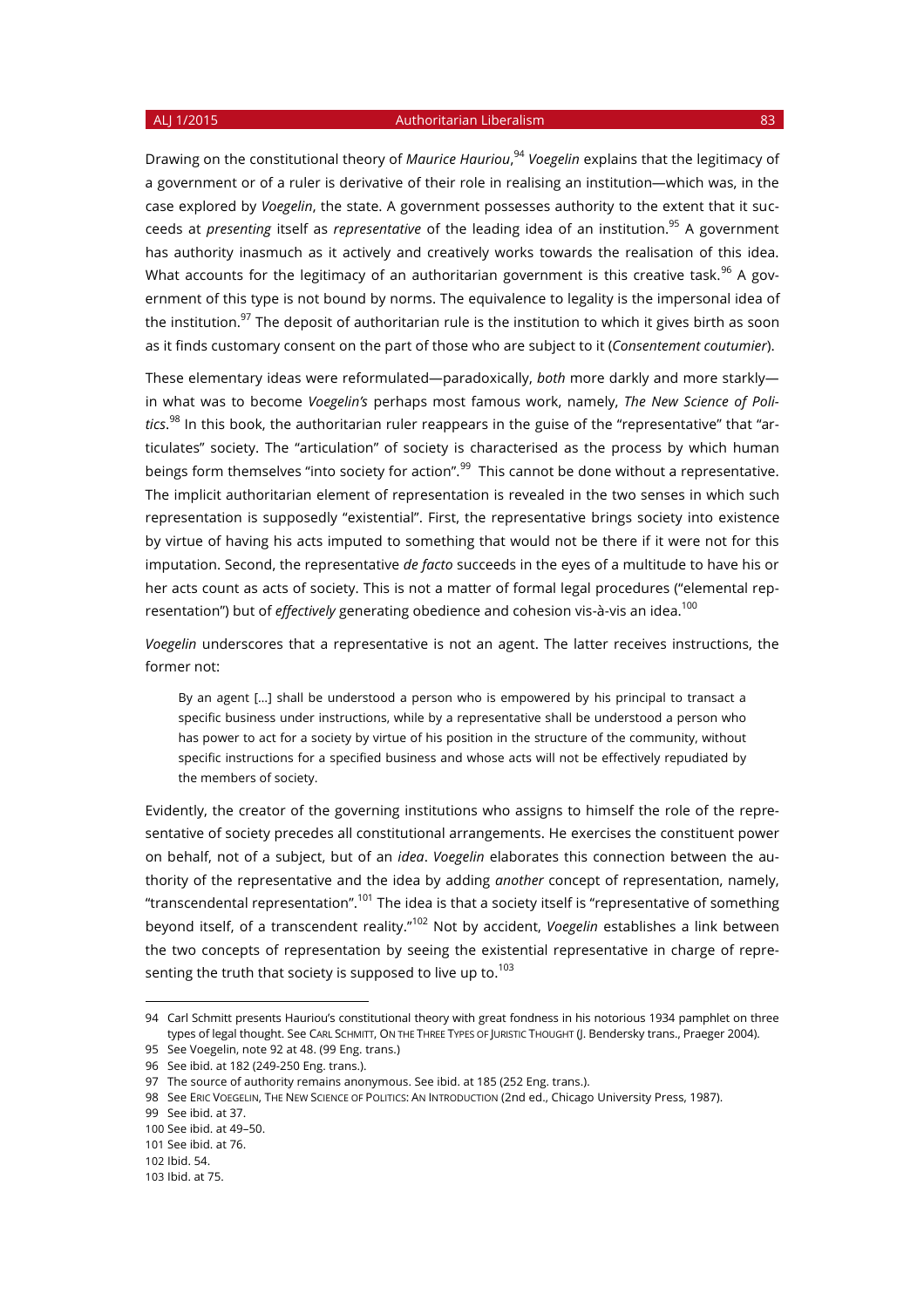## **XII. Executive summary (as it behoves the topic)**

The analytical exercise is therewith completed. We have explored the close relationship between authority and delegations. The authority of a delegate becomes authoritarian if the delegate delegates on behalf of the delegator. The reason for a judgement substitution is a perceived incapacity on the part of the delegator to realise that delegation is rationally warranted. The two mechanisms for the reversal of authorisation are the modal openness of trust and the trust trap. They move a relationship into an authoritarian direction, which indicates a lack of democratic control and contestation.

Authoritarian rule claims to be legitimate. It is supposed to be good for those who are subject to it. But since they, by definition, can neither assess the circumstances of rational delegation nor understand why they are better off on account of the delegate, they need to obey *blindly*. They have to be gullible. Of course, their gullibility is supposed to pay a dividend.<sup>104</sup> The delegate may therefore rightly expect them to trust cognitively and to adjust their behaviour to whatever the delegate regards as an exercise of his power.

It may be objected that the authoritarianism sketched here appears to be far too epistemic in its orientation and too benign in practice. Where are outright acts of oppression? Where is discrimination against minorities or the use of political justice<sup>105</sup> in order to take care of political opponents? Without a doubt, these become part of authoritarian rule if people do not sheepishly succumb to the supposition that they are too dim-witted to decide whom to obey and for what reason. Authoritarianism begins to look ugly when confronted with an unruly people. Nevertheless, repression is not one of its necessary components. If folks are sufficiently trusting, authoritarian rule can come with a much more friendly face. Think of Singapore.

Authoritarian liberalism represents a commitment to the administration of free markets. It refuses to have delegations deconstructed in processes of public contestation and votes. Institutionally, it is visible in the constitutional entrenchment of economic liberties vis-à-vis legislatures or trade unions and in institutions that shift control of economic or monetary governance from the people to expert bodies and to the executive branch.

Authoritarian liberalism is, however, ambivalent. If the emphasis rests on economic *liberalism* then authoritarian modes of policy definition and policy implementation are subservient to using old-fashioned parlance—the interests of private property. If, by contrast, the authoritarian realisation of a founding mission is at stake, economic *liberalism* may be a means of mitigating its impact by making it more palatable to the pursuit of the individual self-interest.

## **XIII. Liberal and authoritarian authoritarian liberalism**

In the case of the European Union, the identifications of elements of authoritarian liberalism can be left to the discerning power of judgement. It is submitted here, however, that the European Union owes its appeal in no small part to the ambivalence of authoritarian liberalism. Authoritarianism reinforces economic liberalism, which itself reinforces the authoritarian construction of

<sup>104</sup> See my *Accidental Cosmopolitanism*, 4 TRANSNATIONAL LEGAL THEORY, 2012, at 371.

<sup>105</sup> See OTTO KIRCHHEIMER, POLITICAL JUSTICE: THE USE OF LEGAL PROCEDURE FOR POLITICAL ENDS (Princeton University Press, 1969).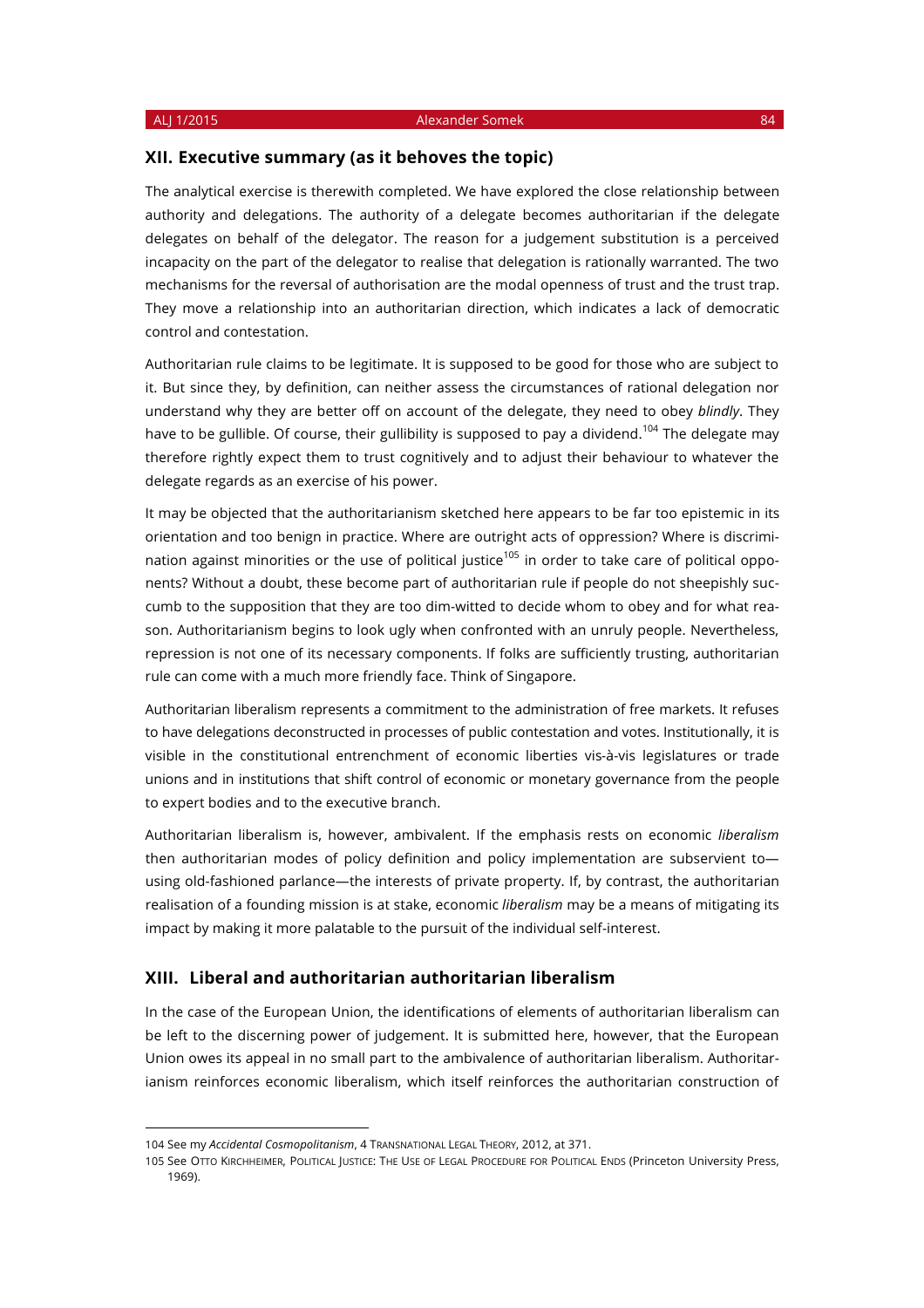### ALJ 1/2015 **Authoritarian Liberalism Authoritarian Liberalism 85**

Europe. Governance from above can be justified with regard to the economy. Fixing the economy, in turn, benefits the European project. The people do not revolt. Supposedly, they are swayed by the "Idea" of Europe.

More precisely, the *liberal* face of authoritarian liberalism is most clearly revealed—aside from the *Lochner* style jurisprudence on fundamental freedoms<sup>106</sup>—in the legal twists and turns underlying the introduction of fiscal and monetary crisis management. No longer is the law of the Treaty limited to preventing irresponsible fiscal Member State policies and their balance of payment problems. They have been *reread* into a framework that can accommodate various strategies of crisis management. To that end, certain "clarifications" had to be made, in particular by the European Court of Justice,<sup>107</sup> in order to cast into new light a Treaty that had not been designed with crisis management in mind. The necessity thereto arose for the purpose of reinforcing the lending power of Member States on financial markets. Had the Union done nothing for them, the interest for their debts would have skyrocketed for at least those states that could not but pump money into their collapsing banking system. Any default of one Member State would have had potentially disastrous consequences for the Euro Zone as a whole. The article has referred to these matters in the introduction.

European crisis management is an example for how action taken under unforeseen adverse circumstances invites cognitive adaptation. The confrontation with what needs to be done in an unprecedented situation easily overrides what one would have previously imagined to be normative constraints on delegation. Such cognitive adaptations occur not least because delegations are based upon trust. The resulting fait accompli is often trailed by much erudite commentaries on the part of legal scholars. But commentaries have no power to change the world.

The stretching of powers in order to stabilise the European economy is consistent with the liberal face of authoritarian liberalism. But what about its authoritarian counterpart? Arguably, one encounters the authoritarian face in the overall ethos of integration, in particular, in its oftenrecognised absence of a final direction.

According to *Voegelin*, an authoritarian ruler is in charge of creating institutions, thereby inviting loyalty to these creations. Eventually, institutions have to elicit customary consent to their existence. This authoritarian mode of "articulating society" is obviously reminiscent of the "neofunctional" hypothesis according to which sectoral integration gives rise to political integration. The latter, according to Haas, is the "process whereby political actors in several distinct national settings are persuaded to shift their loyalties, expectations and political activities to a new centre, whose institutions possess or demand jurisdiction over pre-existing national states."<sup>108</sup> Such a shift concerns, however, mostly elites, that is, members of the public service and interested persons from the private sector.<sup>109</sup> Initially, Europe was to be made without Europeans, indeed, it

<sup>106</sup> See my *Idealization, De-Politicization and Economic Due Process: System Transition in the European Union in* THE LAW/POLITICS DISTINCTION IN CONTEMPORARY PUBLIC LAW ADJUDICATION 137 (B. Iancu ed., Eleven International Publishing 2009).

<sup>107</sup> See, notably, Case C-370/12, Pringle v. Ireland, [2012] ECR I-nyr.

<sup>108</sup> See ERNST B. HAAS, THE UNITING OF EUROPE: POLITICAL, SOCIAL, AND ECONOMIC FORCES 1950-1957, 16 (Stanford University Press, 1958).

<sup>109</sup> See Philip Schmitter, *Ernst B. Haas and the Legacy of Neofunctionalism*, 12 JOURNAL OF EUROPEAN PUBLIC POLICY 255, 260 (2005).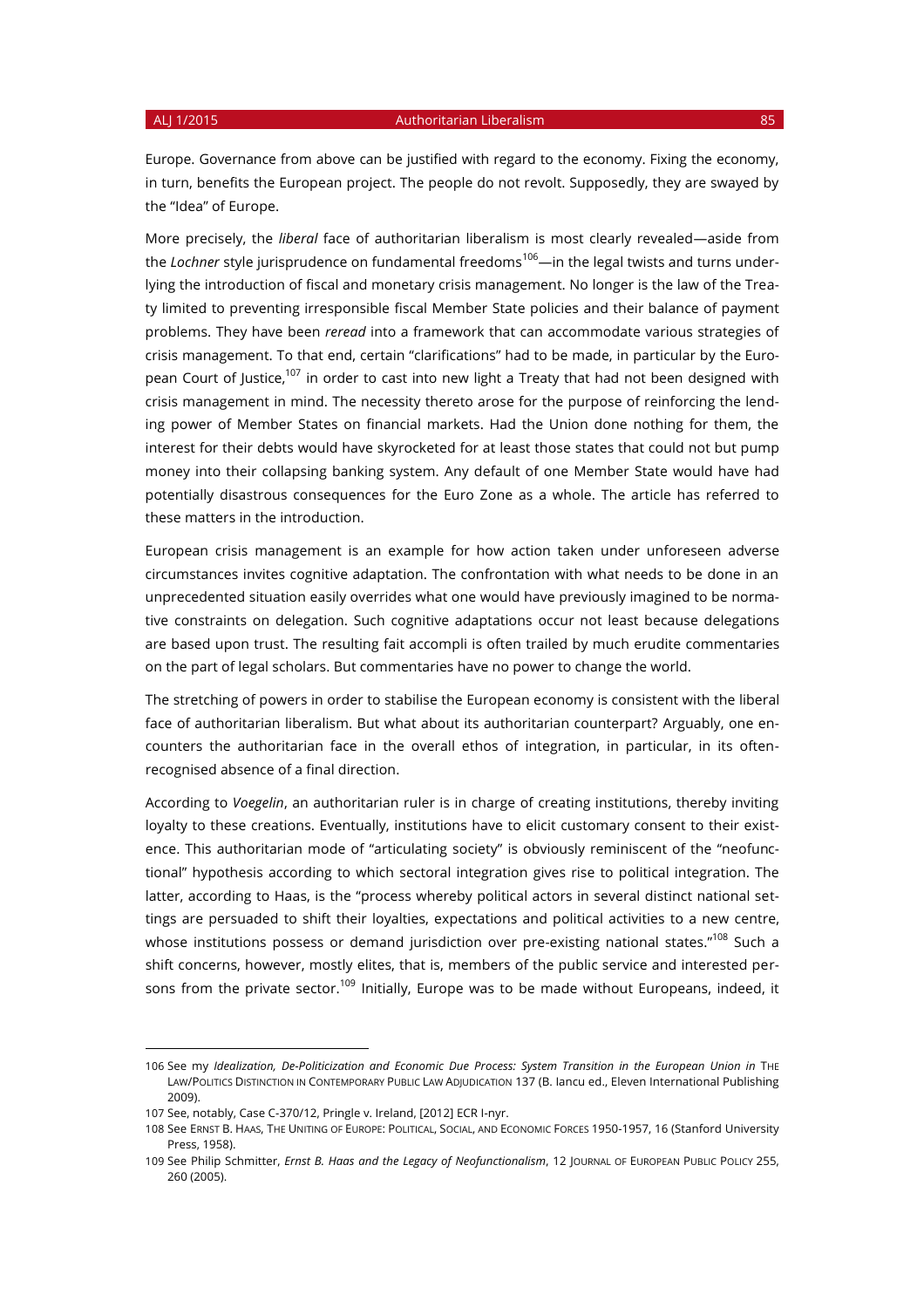has been established with the aim of creating Europeans. This goes to the heart of what Voegelin perceives authoritarian rule to accomplish: "authorship".<sup>110</sup>

The authoritarian spirit of European integration is ever more clearly revealed in the practice that Majone calls either "cryptofederalism" or "integration by stealth". This is the method of integration that he attributes to *Jean Monnet*. <sup>111</sup> Cryptofederalism is federalism short of a plan for a federal constitution. The forces and players driving the integration process do not work openly towards a federal constitution—a goal that neofunctionalism still had in mind—but pursue a strategy of "minor steps and grand effects" (Monnet).<sup>112</sup> This strategy lacks, however, a final orientation. The movement towards "more Europe" takes the place of the goal. It becomes everything. Again, translating this mindset into *Voegelin's* categories, it can be said that the repeated choice for "more Europe", regardless of where it may arise, reveals an authoritarian faith that we are, if only we remain faithful enough, moving into the right direction. Not by accident, *Majone* diagnoses a lack of serious interest in what Europe is supposed to be and more "fascination with the process of institution-building."<sup>113</sup> The fait accompli, the creation of "more Europe" ad hoc, by taking little steps, is consistent with the faithful dedication to a cause whose ultimate justification no one understands. Europe rendered as "more Europe" is an authoritarian project that uses liberalism as its means.

## **XIV. Conclusion**

The current governance of Economic and Monetary Union shows us the administrative face of the cosmopolitan constitution of its Member States.<sup>114</sup> Generally, a constitution of this type commits states to submit their performance to processes of peer review. Its administrative dimension concerns the growing importance of transnational problem-solving processes, such as the surveillance and compliance mechanisms that were mentioned in the introduction to this article. In this context, the principle that powers be exercised proportionately is replaced with the principle that powers be proportionate to unpredictable challenges. Not surprisingly, executive powers grow. While parliaments no longer are the central locus of political authority, citizens retreat into the private sphere and allow themselves to be governed by those who claim to be in the know.

But Europe is not doomed to stay the authoritarian liberal project that it currently is. The key to a change may well be that governments of the Member States pass on to the Union the democratic resistance that they encounter at home.<sup>115</sup> This is perfectly legitimate for the reason that the current situation does in no manner generate "output legitimacy." More precisely, the output legitimacy exists only for the lending Northern Member States.<sup>116</sup> The Euro has not collapsed and the budgetary expenses for rescue measures have been minimal so far. They enjoy the benefits of the Euro Zone. It allows them to operate with what is effectively an undervalued currency.

<sup>110</sup> See Voegelin, note 92 at 101 (Engl. trans.).

<sup>111</sup> GIANDOMENICO MAJONE, EUROPE AS THE WOULD-BE WORLD POWER: THE EU AT FIFTY 72 (Cambridge University Press, 2009).

<sup>112</sup> Cited in Schmitter, note 109 at 257.

<sup>113</sup> Majone, note 111 at 73.

<sup>114</sup> On the following see my THE COSMOPOLITAN CONSTITUTION (Oxford University Press, 2014).

<sup>115</sup> The concluding remarks are indebted to Scharpf, note 12 at 16–18.

<sup>116</sup> See Scharpf, note 12 at 12–13.